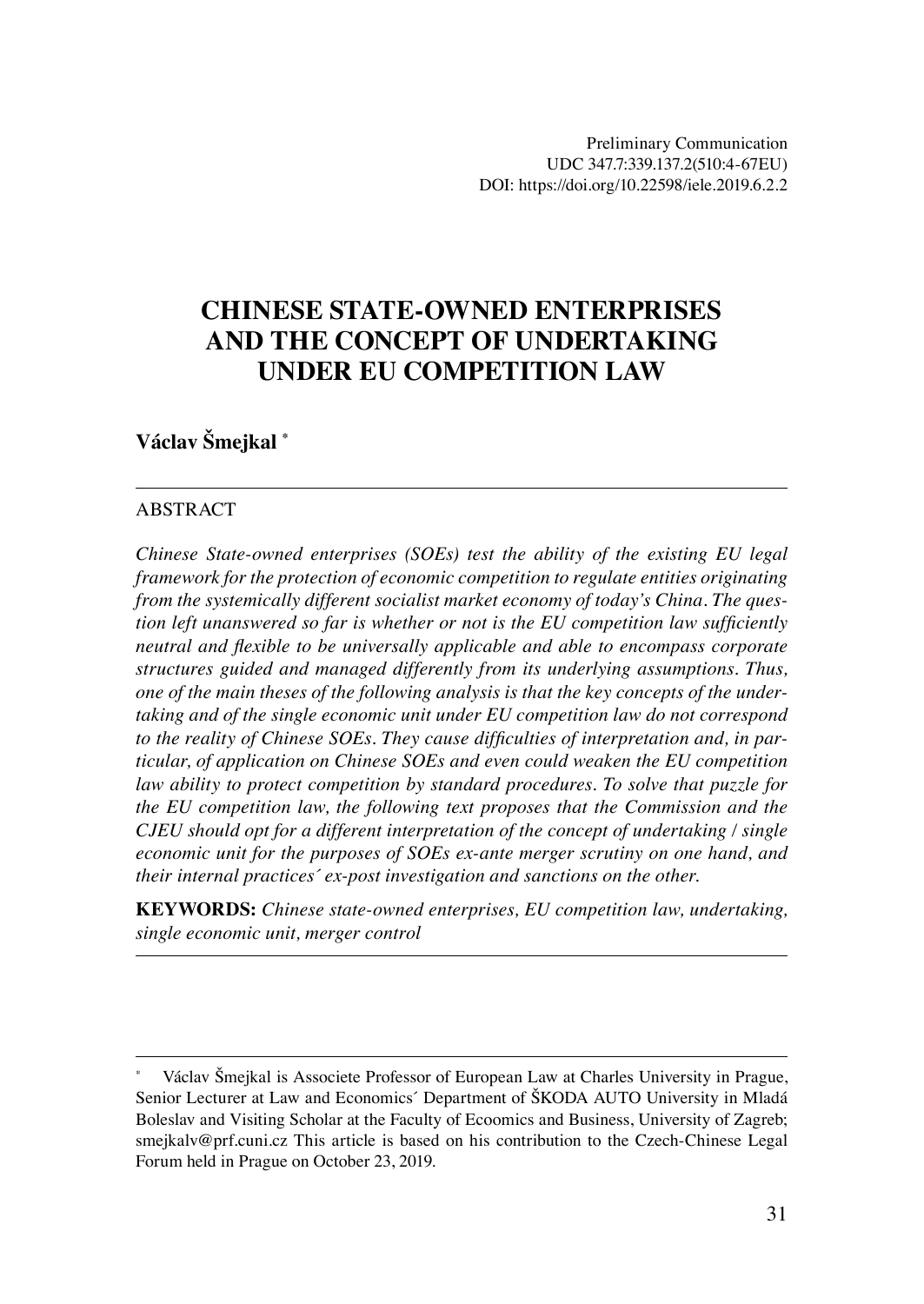### **1. INTRODUCTION**

The growth and global expansion of Chinese economy is undoubtedly one of the defining features of contemporary world. Europe that used to export its political, economic and cultural influence on the rest of the world over the past three centuries now gets with China's into a situation in which the roles of the center and the periphery have reversed and where the "weaker" one is the former center. Symptomatically, this European nausea from new global order has recently emerged in the media response to the negative attitude of the European Commission, which in February 2019 thwarted the mega fusion in the European rail business between Siemens and Alstom<sup>1</sup>. In the headlines, China has become an "economic threat"2 in the face of which the EU plays the fool<sup>"3</sup> because it does not allow its companies to "compete with global", giants"4 successfully. But it was only one of the more visible manifestations of developments that have been going on for some time and have led to a lot of discussion on how the EU should approach an ambiguous relationship with a politically, socially and culturally diverse partner which became a global generator of production, investments and high technologies.

An important part of the discussions is the EU's approach to the drivers of China's economic expansion – undertakings, first of all, to Chinese stateowned enterprises (SOEs) as the entities owned and therefore influenced by the Chinese government and the Chinese Communist Party (CCP). It is common ground in European literature to point out that these enterprises are not subject to usual (by Western standards) market rules and risks. China provides its companies with political, financial and information support, rent-free use of land and discounted resources such as electricity and water, allowing them exemptions from competition law, protecting them from bankruptcy even in case of over-indebtedness<sup>5</sup>. The coordinating role of government bodies such

<sup>1</sup> European Commission, Press release Database, Mergers: Commission prohibits Siemens' proposed acquisition of Alstom. Brussels, 6 February 2019 https://europa.eu/rapid/press-release\_IP-19-881\_en.htm Last accessed on 01/10/2010.

See for instance: Toplensky, R., Brunsden, J., EU competition chief urges higher defences against China threat. The Financial Times, January 16, 2019.

<sup>3</sup> See for instance: Ploquin, J.-C., Chine, comment les Européens veulent en finir avec le jeu de dupes. La Croix, 26 Mars 2019.

See for instance: Lauer, S. European companies can't compete against global giants. The Guardian, May 17, 2019.

<sup>5</sup> García-Herrero, A., Jianwei X., How to handle state-owned enterprises in EU-China investment talks. Bruegel Policy Contribution Issue n. 18, June 2017, p. 8-10; O´Connor, S., SOE Megamergers Signal New Direction in China´s Economic Policy. US-China Economic and Security Review Commission, Staff Research Report, May 24, 2019, p. 5; Pelkmans, J., "China's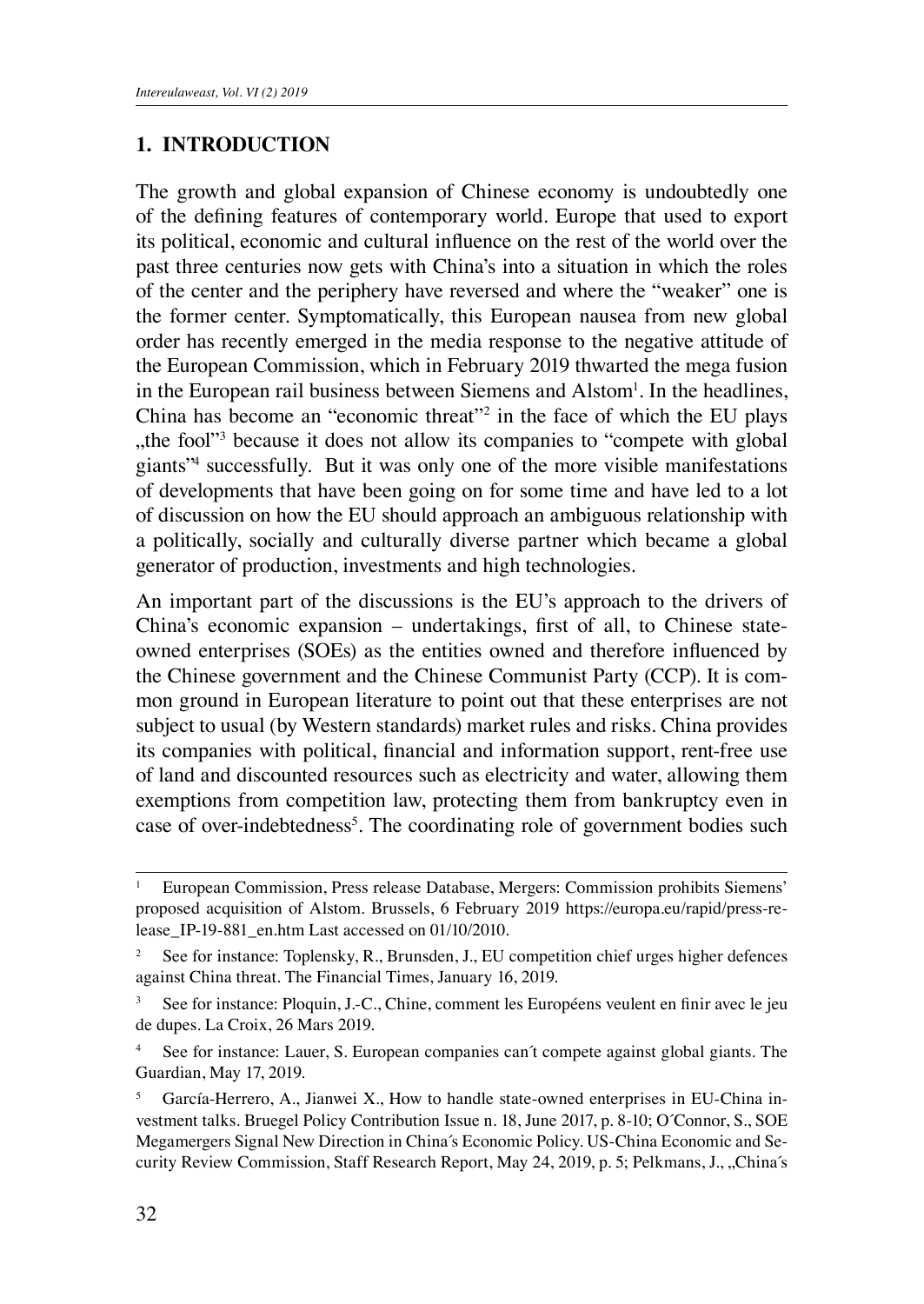as the Assets Supervision and Administration Commission of the State Coun $cil$  (SASAC) $\delta$  on the one hand, and the presence of party organizations and CCP members at the positions of CEOs and Board members of SOEs<sup>7</sup>, on the other, cast doubts about the structural and operational independence of these enterprises from the Chinese State and its policy<sup>8</sup>. As a result, the Chinese SOEs pose a challenge for the EU not only in economic terms, but also on two other levels - legal and political.

On a *legal level*, the Chinese SOEs test the ability of the existing EU legal framework for the protection of economic competition to regulate entities originating from the systemically different socialist market economy of today's China. The question left unanswered so far is whether or not is the EU competition law sufficiently neutral and flexible to be universally applicable and able to encompass corporate structures guided and managed differently from its underlying assumptions. Thus, one of the main theses of the following analysis is that the key concepts of *undertaking* and of *single economic unit* under EU competition law do not correspond to the reality of Chinese SOEs. They cause difficulties of interpretation and, in particular, of application on Chinese SOEs and even could weaken the EU competition law ability to protect competition by standard procedures. The bulk of the text will therefore be devoted to this issue<sup>9</sup>.

Socialist Market Economy": A systemic Trade Issue. Intereconomics n. 2018/5 ZBW-Leibniz Information Centre for Economics, p. 270-271.

<sup>6</sup> The State-owned Assets Supervision and Administration Commission of the State Council (SASAC) is an ad-hoc ministerial-level organization directly subordinated to the State Council. The Party Committee of SASAC performs the responsibilities mandated by the Central Committee of the Chinese Communist Party. Information available from: http://en.sasac.gov. cn/ Last accessed on 01/10/2010.

According to recent data as many as 80 % of SOEs' CEOs are party members. As members of CCP "nomenclature" they rotate among different SOEs´ managerial positions. See in Briguet, J., The State´s Invisible Hand: Chines SOEs Facing EU Antitrust Law. Journal of World Trade 52 No. 5 (2018), p. 849-850.

The European Commission itself produced in the end of 2017 a 466-pages long (!) Staff Working Document on Significant Distortions in the Economy of The People's Republic of China for the Purposes of Trade Defence Investigations*.* Brussels, 20.12.2017 SWD(2017) 483 final/2 in which a chapter is dedicated to critical assessment of SOEs situation. The Commission concluded there (see p. 108) that the Chinese Government and Communist Party had not shied away from exercising the powers available over SOEs and that their current tendency was to put off market-oriented reforms.

This issue is discussed with growing intensity in Western literature of the last decade. Examples studied also for the purpose of the present study include: Petit, N., Chinese State Capitalism and Western Antirust Policy. www.ssrn.com/abstract´2798162 21/06/2016 last accessed on 01/10/2010.; James, T. A., Morse, H. M., Regulatory Hurdles facing Mergers with Chinese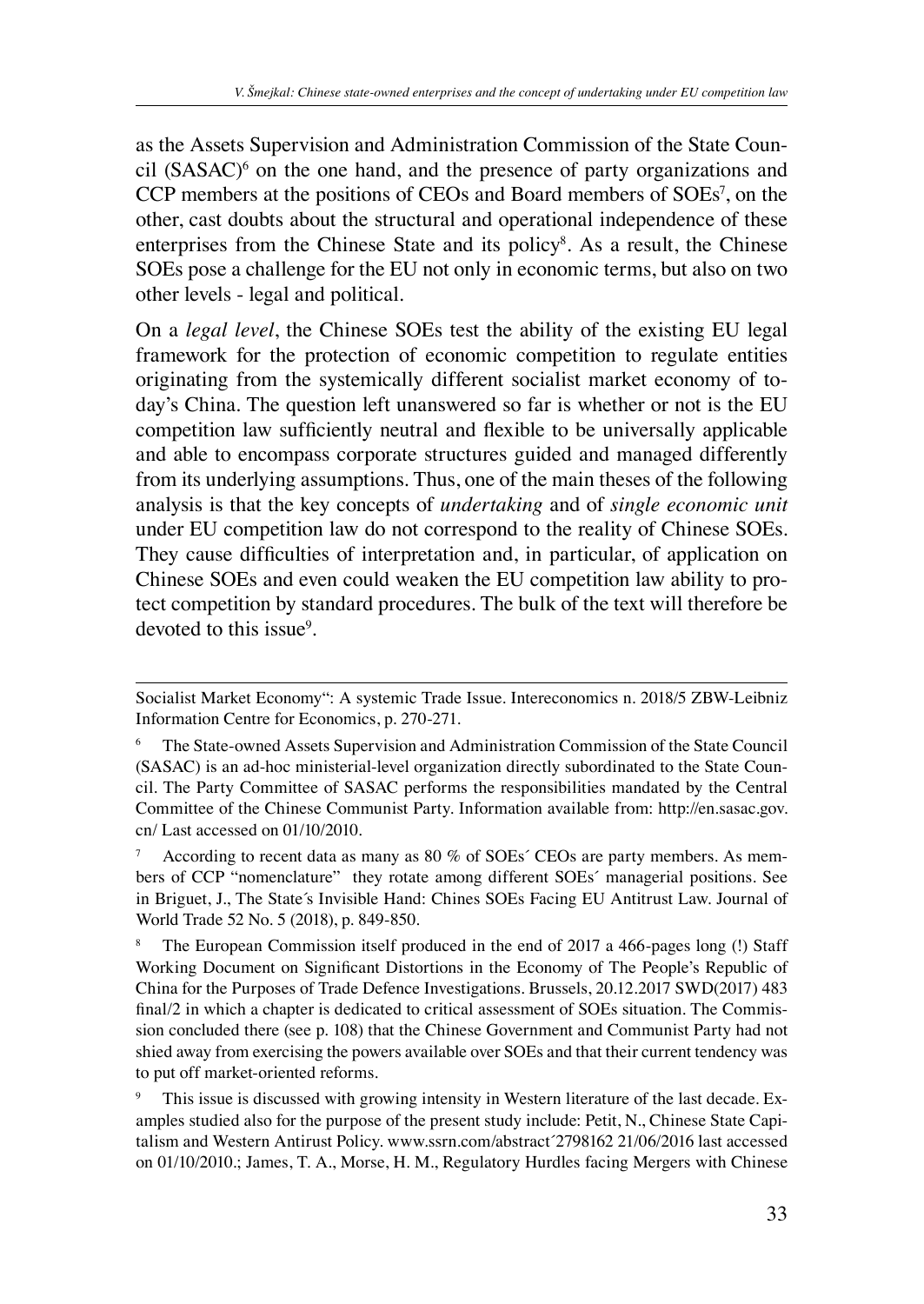On a *political level*, there is a growing fear that Chinese firms could win the battle to control global markets, even worse, that they could dominate strategic industrial capacities, technologies and essential infrastructure in the EU.10 This logically worries political and industrial circles of the EU, which are now debating what instruments of defense would be efficient and acceptable. The first outcome of this debate at the EU level is the *Coordination Regulation 2019/452 on the control of foreign direct investments* adopted in April 2019. It encourages EU Member States to establish national control mechanisms, to share information and views on foreign investments that could try with foreign-backing, and often in services of their countries of origin, to acquire strategic assets in the EU. In the near future a reform of the *Regulation 139/2004 on the control of concentrations between undertakings* (EU Merger Control Regulation – EUMR) could also follow and make it easier, on the one hand, to include risks posed by Chinese SOEs into notified mergers´ assessment and, on the other, to introduce certain leniency towards "European champions" to enable them to compete with Chinese competitors<sup>11</sup>. This political aspect of the problem will not be completely avoided in the following text, even if it will be paid attention only as to a possible collateral solution to the problems that the EU has to face in current global economic and geopolitical competition.

State-Owned Enterprises in the United States and the European Union. China Antitrust Journal, vol. 1 Issue 1, Summer 2017; Fountoukakos, K., Puech-Baron, C. China/EU: The gradual evolution of the EU Commission´s merger control decisional practice towards SOEs amidst an increasingly protectionist world. Concurrences - Revue des droits de la concurrence. International*.* n. 4/2017; De Kok, J., Chinese SOEs under EU Competition Law. World Competition 40, No. 4(2017); Briguet, J., The State ´s Invisible Hand: Chines SOEs Facing EU Antitrust Law. Journal of World Trade, 52 No. 5 (2018); Svetlicinii, A., The Acquisition of the Chinese State-Owned Enterprises under the EU Merger Control Regime: Time for Reflection? Revue Lamy de la concurrence, N. 67 Décembre 2017; Svetlicinii, A., The Acquisition of the Chinese State-Owned Enterprises under the National Merger Control of the EU Member States: Searching for a Coherent Approach. Market and Competition Law Review*,* Vol. II, No. 1. April 2018;

<sup>10</sup> See for instance: Devonshire-Ellis, C., While the EU Frets about Chinese Investment in Infrastructure, the US Quietly Rearms it. Silk Road Briefing, March 14, 2019, available from: https://www.silkroadbriefing.com/news/2019/03/14/eu-frets-chinese-investment-infrastructure-united-states-quietly-rearms/ Last accessed on 01/10/2010.

<sup>11</sup> See for instance: Toplensky, R., Brunsden, J., France calls for biggest shake-up of EU merger rules in 30 years. The Financial Times, February 12, 2019. Crucial political dimension of the most visible reform proposals is proved by an idea from the Franco-German Manifesto of February 2019, that Commission's merger decisions should be reviewed by the Council of the EU, i.e. that the existing independent judicial procedure should be politicized. See A Franco-German Manifesto for a European industrial policy fit for the 21st Century. Feb 19, 2019 https://www.bmwi.de/Redaktion/DE/Downloads/F/franco-german-manifesto-for-a-european- -industrial-policy.pdf%3F\_\_blob%3DpublicationFile%26v%3D2 Last accessed on 01/10/2010.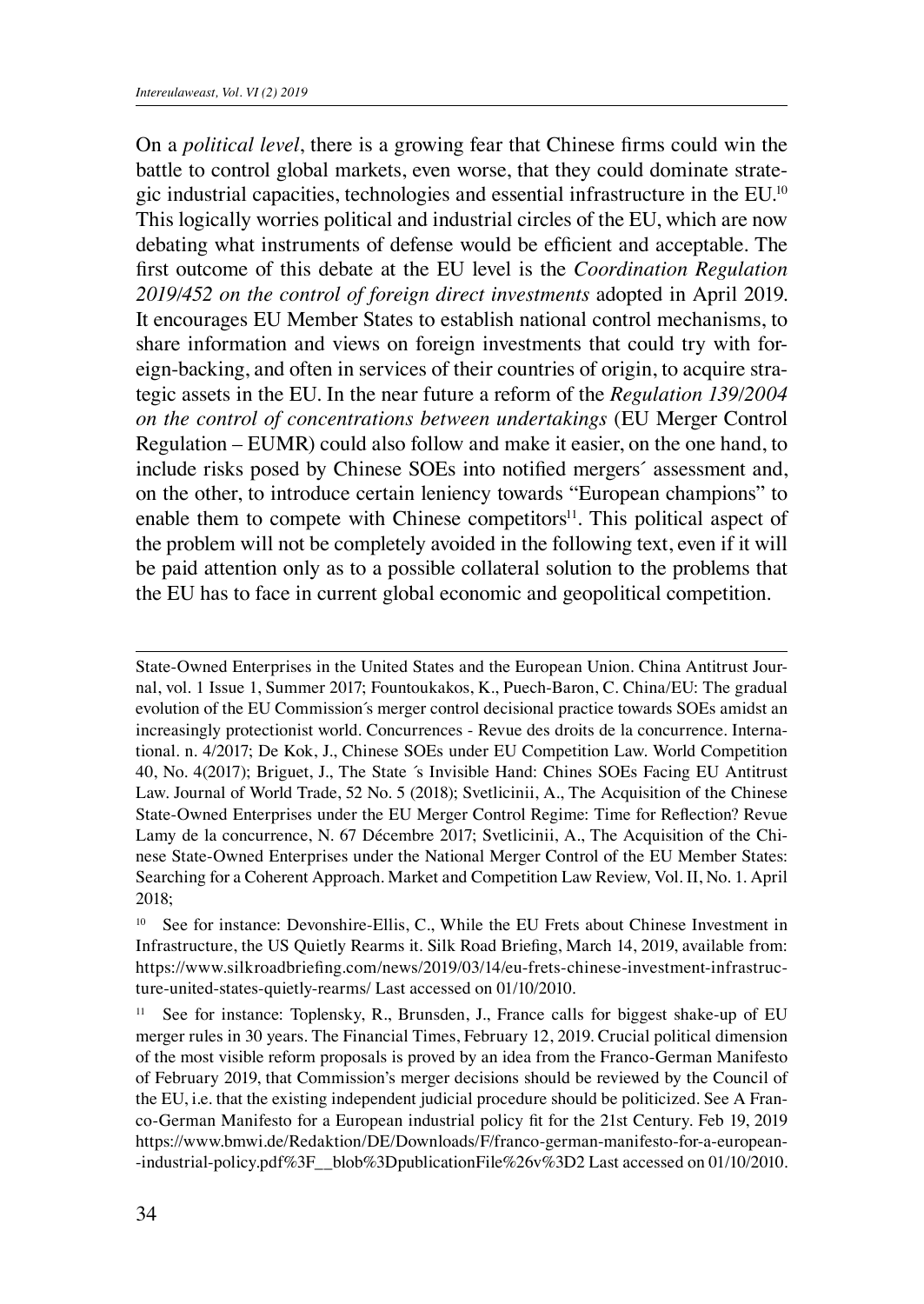The following analysis, therefore, focuses on competition law issues and aims to identify as precisely as possible the problems that EU competition law has to address if it wants to regulate the operation of Chinese SOEs in the EU Single Market and more broadly in the European Economic Area (EU/EEA) so that the open and undistorted competition is maintained there. As a contribution to the ongoing discussion, it will also try to outline and argue potential solution to these problems.

## **2. CHINESE SOES AND EU MERGER RULES – THE ISSUE OF "COMMUNITY DIMENSION"**

State-owned enterprises that are vehicles to pursue the Chinese government or, in reality, Chinese Communist Party policies seem to be entities of different nature than those that the EU competition law, founded on values of individualistic, liberalized market-economies, is supposed to regulate. Such discrepancy between EU competition law fundaments and Chinese SOEs´ basic characteristics causes practical problems at different levels when coping with real competition cases. The most visible and also the most discussed of these problems is the question of which entities (and their turnover) should be considered when a Chinese SOE takes part in a merger or acquisition that involves an EU-based company or has an impact on the EU market.

## *2.1. THE ISSUE OF EUMR´S APPLICABILITY*

The EU Merger Regulation (EUMR) applies (which means that the Commission has the power of control) to all concentrations with a so-called "Community dimension". This dimension is specified in Art 1 EUMR based on a certain level of either the aggregate worldwide and the aggregate EU-wide turnover of undertakings concerned<sup>12</sup> or their turnover (or at least two of them) in each of at least three Member States of the EU etc.13 The exact criteria of

<sup>&</sup>lt;sup>12</sup> The turnover in the European Economic Area (EEA) in practice.

<sup>&</sup>lt;sup>13</sup> The Commission explains the criteria laid down in Art 1 of EUMR as follows: There are two alternative ways to reach turnover thresholds for EU dimension. The first alternative requires: (i) a combined worldwide turnover of all the merging firms over  $\epsilon$  5 000 million, and (ii) an EU-wide turnover for each of at least two of the firms over  $\epsilon$ 250 million. The second alternative requires: (i) a worldwide turnover of all the merging firms over  $\epsilon$  2 500 million, and (ii) a combined turnover of all the merging firms over  $\epsilon$  100 million in each of at least three Member States, (iii) a turnover of over  $\epsilon$ 25 million for each of at least two of the firms in each of the three Member States included under ii, and (iv) EU-wide turnover of each of at least two firms of more than €100 million.In both alternatives, an EU dimension is not met if each of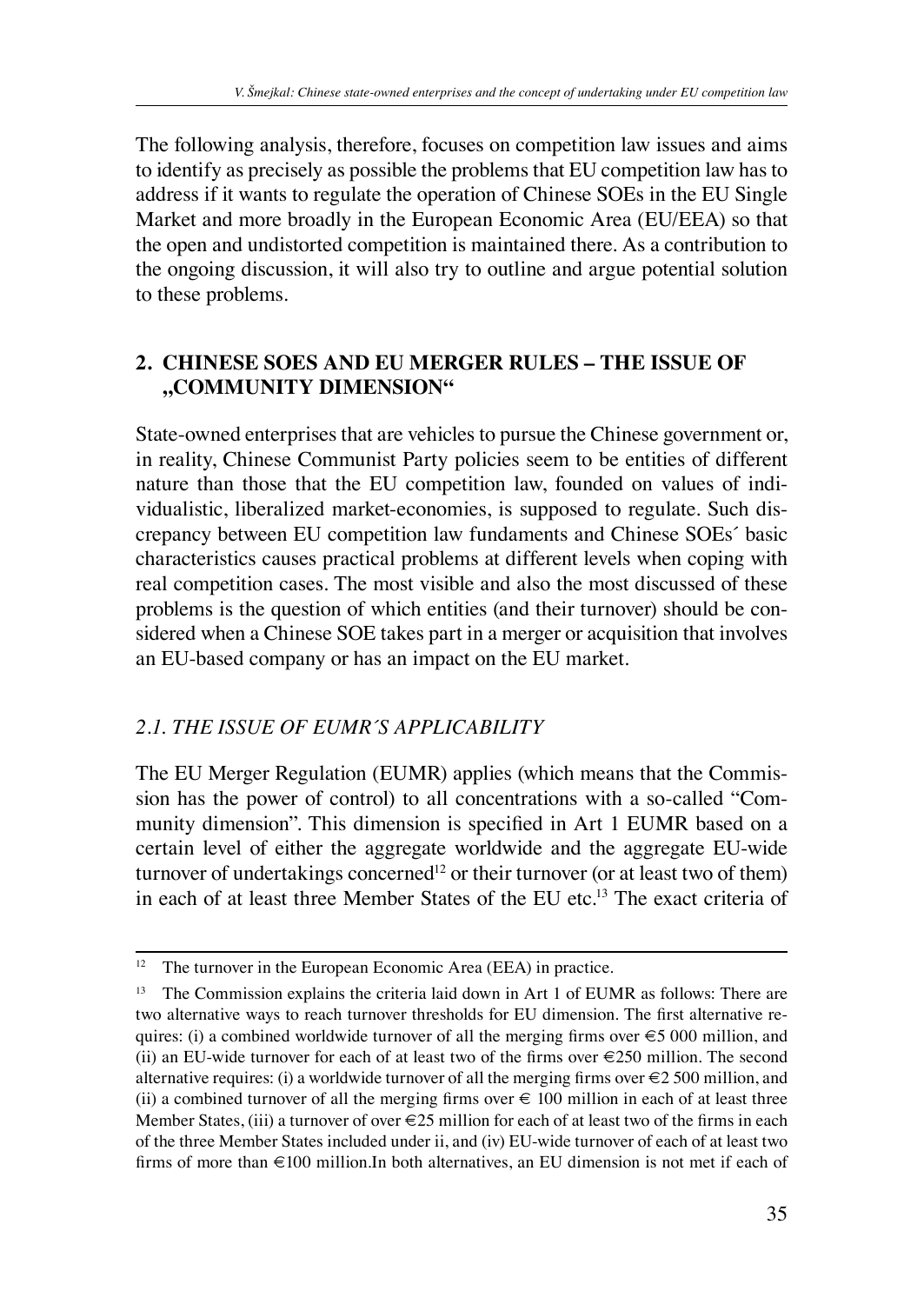this jurisdictional threshold and the specific calculation of their fulfillment are for the moment less important than an answer to the question of what shall be the delimitation of the undertaking and its turnover in a merger case involving Chinese SOE(s). According to the paras 192-194 of the Commission´s Jurisdictional Notice under the  $EUMR<sup>14</sup>$ , that deal with the issue of "Allocation" of turnover for State-owned undertakings", the existence of "an independent power of decision" determinates whether a single undertaking is involved or rather a whole group of them - if they make up together an economic unit subjected to unified control.

The Commission´s Jurisdictional Notice specifies in paras 193-194 what has been briefly outlined already in the previous chapter: Member States (or their public bodies) are not considered as undertakings simply because they have interests in other undertakings, as the decisive criterion consists in the capacity to take decisions concerning business strategy, plan, budget, composition of management, etc. of a company at issue. If the State and its representatives can take or substantively influence those decisions, then the company is not independent and cannot be, for the turnover calculation purposes, considered as a separate entity. Only when, on the contrary, a State-owned company has the real autonomy of decision and is not subject to any coordination with other State-controlled holdings, it should be treated as an independent undertaking and the turnover of other State-owned companies should not be taken in the account.

To sum it up: in each merger involving a Chinese SOE, the Commission has to cope with the question of whether it is just the turnover of this specific SOE (plus its subsidiaries and branches) that should be taken into calculation, or rather the turnover of all Chinese SOEs under the supervision of the same Chinese state authority – specific ministry, central SASAC, local SASAC, etc., or even of all Chinese SOEs altogether as they are all supervised by the CCP which decides over their general strategy, over appointment or removal of their key managers etc. Consequences are obvious: in one extreme, the Commission would rarely have a jurisdiction to control mergers involving a Chinese SOE that intends to enter the EU market for the first time, however in the opposite one, the Commission would have jurisdiction to review all the mergers involving any of Chinese SOEs as the aggregate turnover of all Chinese SOEs inevitably overcomes the threshold of "Community dimension".

the firms archives more than two thirds of its EU-wide turnover within one and the same Member State. See: https://ec.europa.eu/competition/mergers/procedures\_en.html Last accessed on 01/10/2010.

<sup>&</sup>lt;sup>14</sup> Commission Consolidated Jurisdictional Notice under Council Regulation 139/2004 on the control of concentrations between undertakings (2008/C 95/01).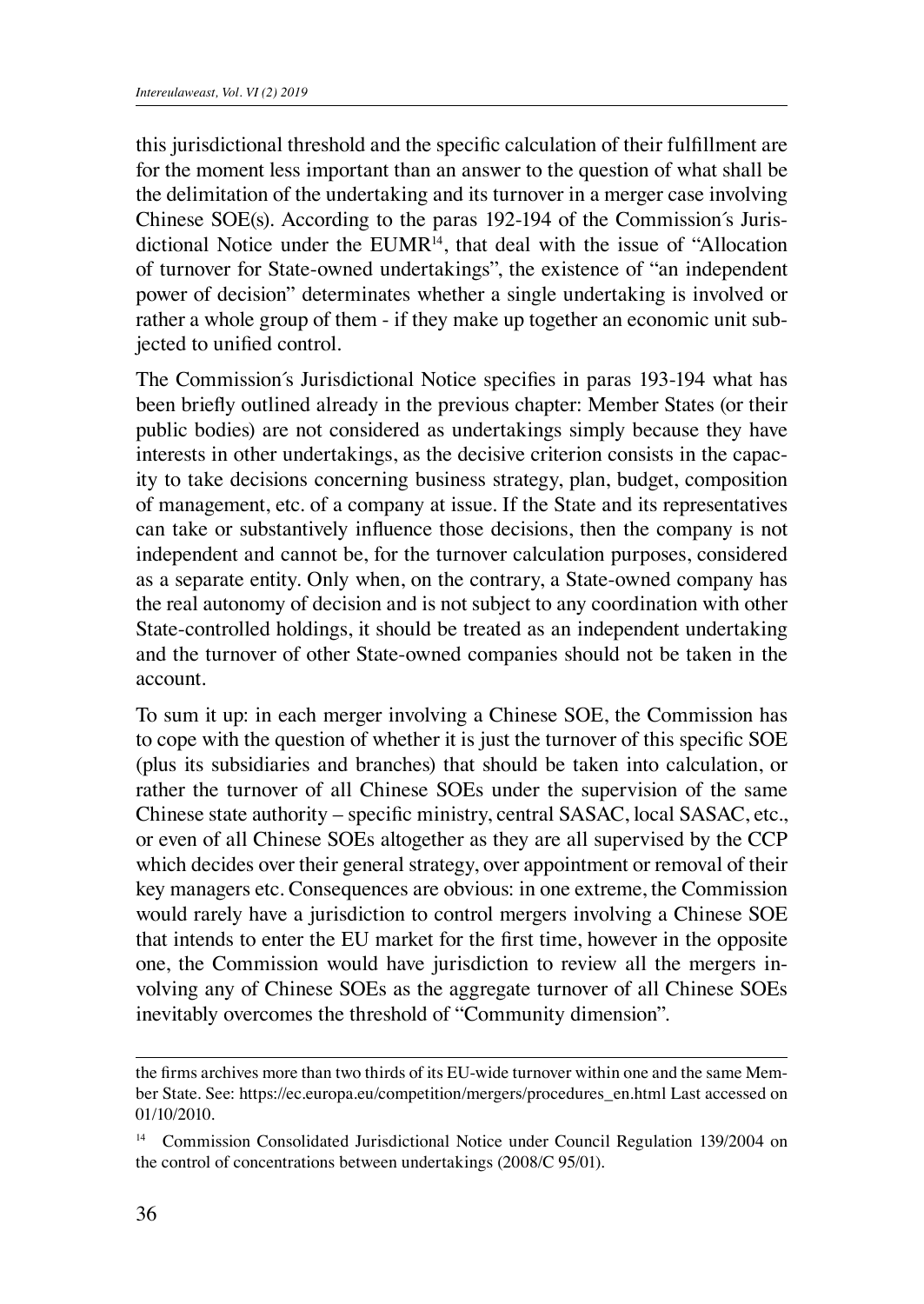In the only decision so far, in which the Commission tried to be specific about an independent or dependent status of a Chinese SOE (concentration that consisted in acquisition of joint control by Electricité de France – EDF and by China General Nuclear Power Corporation – CGN over NNB group of companies active in the energy sector)<sup>15</sup> the Commission based its reasoning on the analysis of the Chinese law on the State-Owned Assets of Enterprises of 2008, and of the document called *Interim Measures for the Supervision and Administration of Investments by Central Enterprises* of 2003, that entrust the central SASAC with the capacity to:

- Appoint and remove top managers of SOEs, conducts their annual and office term assessments, decides of their rewards and punishments;
- Review the annual investments plan of SOEs, implements administration of any investment activity that goes beyond the annual investment plan, supervise and administrate the investment activities of SOEs;
- Enjoy the return on assets, participates in major decision making, select managers and other contributors´ rights;
- Exercise the power to influence coordination between companies active in the energy industry, even to impose such coordination.

Due to such possibilities of influence and control wielded by SASAC, the Commission, contrary to the assertion of merging parties and despite recognizing the absence of interlocking directorship between CGN and other SOEs, concluded that the turnover of all companies controlled by Central SASAC that are active in the energy industry should therefore be aggregated… in the case at hand.

Even though such an outcome could have been expected, the way taken by the Commission to come to it, was quite critically received by many commentators<sup>16</sup>. It is obvious also from the above- provided summary, that the Commission satisfied itself with the analysis of formal legal documents and with the fact of possibility or capacity that they give to Central SASAC to control and coordinate. One can say that the Commission ascertained just the necessary minimum to establish its jurisdiction and did not try to go deeper into the analysis of the whole "matrix" of ties, channels of influence, instances of possible decision-taking that were relevant for the (in)dependence of CGN. This simplification of the task was taken even further by the fact that a mere *possibility* (the fact that SASAC *can* do something) was considered enough. On one hand, it is fully justified by the fact that in merger cases the plausible future is

<sup>&</sup>lt;sup>15</sup> Case M.7850 – EDF/CGN/NNB Group of companies, 10/03/2016.

<sup>&</sup>lt;sup>16</sup> For instance Briguet, J. op. cit. note 9, or Fountoukakos, K, Puech-Baron, C., op. cit. note 9.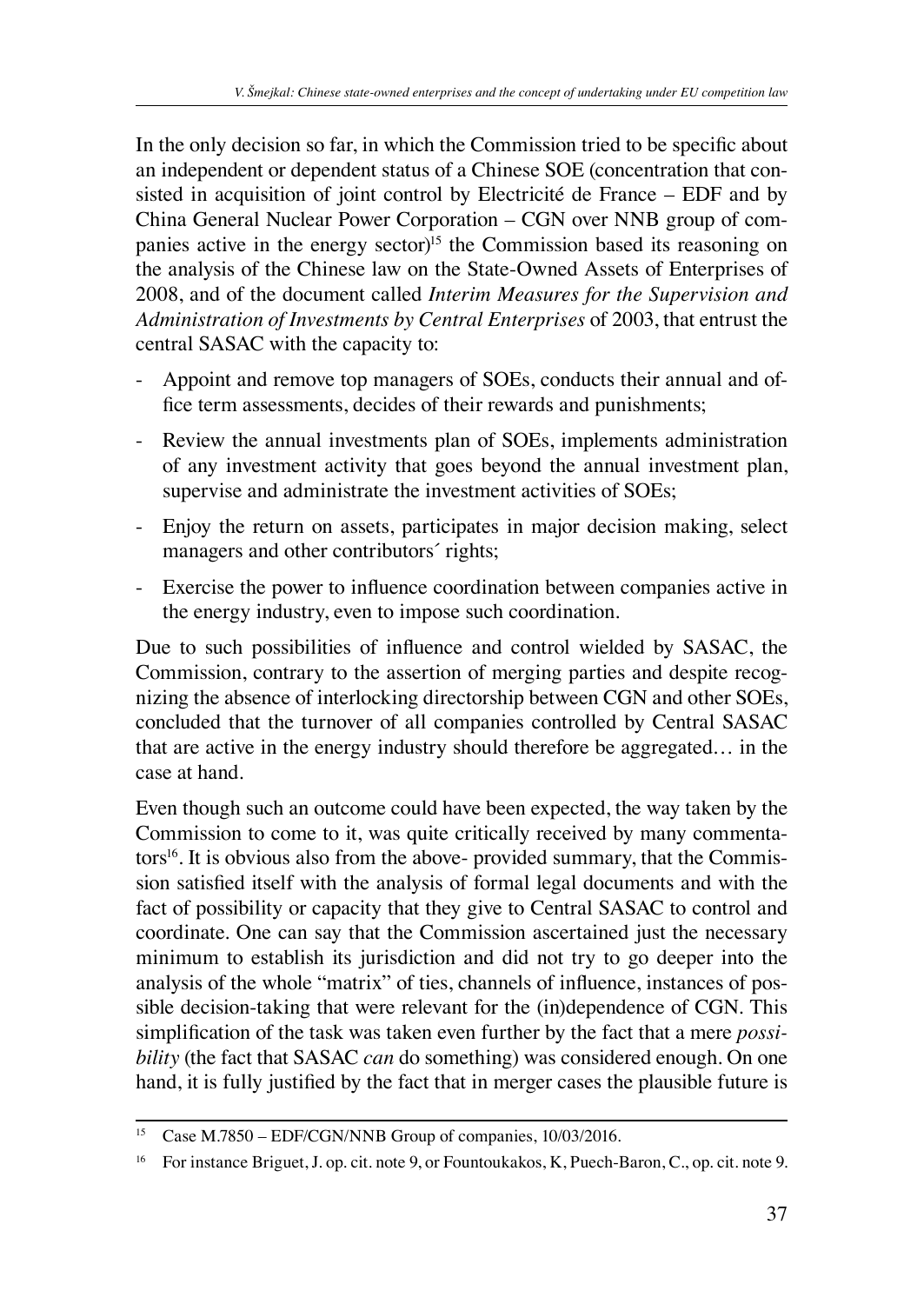forecasted and thus no one can exclude that an existing legal possibility will be converted into reality (not mentioning the real difficulty for the Commission to assess who wields the formal and who the real power in this or that decision of a Chinese  $SOE^{17}$ ). On the other hand, however, such a possibilistic approach easily leads to the acceptance of "a worst-case scenario" as to an easy way out in all similar cases, due to which the "Community dimension" of a merger would be established without any deeper analysis of what happens in reality and without really calculating any turnover at all.

#### *2.2. THE WORST-CASE SCENARIO AND ITS CONSEQUENCES*

That is in fact what happens when the Commission has to decide on mergers involving Chinese SOEs. A worst-case scenario is very often used to establish the Community dimension and the Commission´s jurisdiction to control the concentration. This approach, dully noticed by many commentators<sup>18</sup>, has obvious consequences. From an analytic or academic point of view we still lack the decision in which the full review of a Chinese SOE situation was carried out and the companies and turnovers included into one single economic unit were specified and calculated. The best what the theory can say is that "it is not possible to make a clear conclusion on the Commission´s view on the appropriate size of the economic unit" in cases involving Chinese SOEs.19 It can be at least hoped that as the Commission has not so far "narrowed down" its margin of maneuvers by any trendsetting precedent that it would, after the necessary accumulation of know-how and experience, positively surprise in the future. There is however, at least for the time being, a prevailing uncertainty as to what could happen in practice, what companies should do and expect.

First of all, companies are pushed to notify all planned concentrations with Chinese SOEs as under the worst-case scenario they can expect that the Commission will decide in favor of its jurisdiction. This would surely give the

<sup>&</sup>lt;sup>17</sup> The recent example of situation that is difficult to assess is the so-called *ChemChina-Sinochem* "stealth merger". World media and analysts only speculate whether the world largest chemical group has been already created in fact (by appointment of a single director) even if it has not been formally announced and it is still publicly denounced by Chinese authorities. If personal ties prevail over formal structures of decision making and management, it is very difficult to enforce law whose applicability depends on the fulfillment of number of standardized conditions. Pucci, J. ChemChina-Sinochem: The New Mega-Company. Agri Business Global, March 19, 2019, available at: https://www.agribusinessglobal.com/markets/ asia/chemchina-sinochem-the-new-mega-company/ Last accessed on 01/10/2010.

See for instance the overview of Commission's decision making provided by Svetlicinii, A., op. cit. note 9, or De Kok, J., op. cit. note 9.

<sup>19</sup> De Kok, J., op. cit. note 9, p. 604.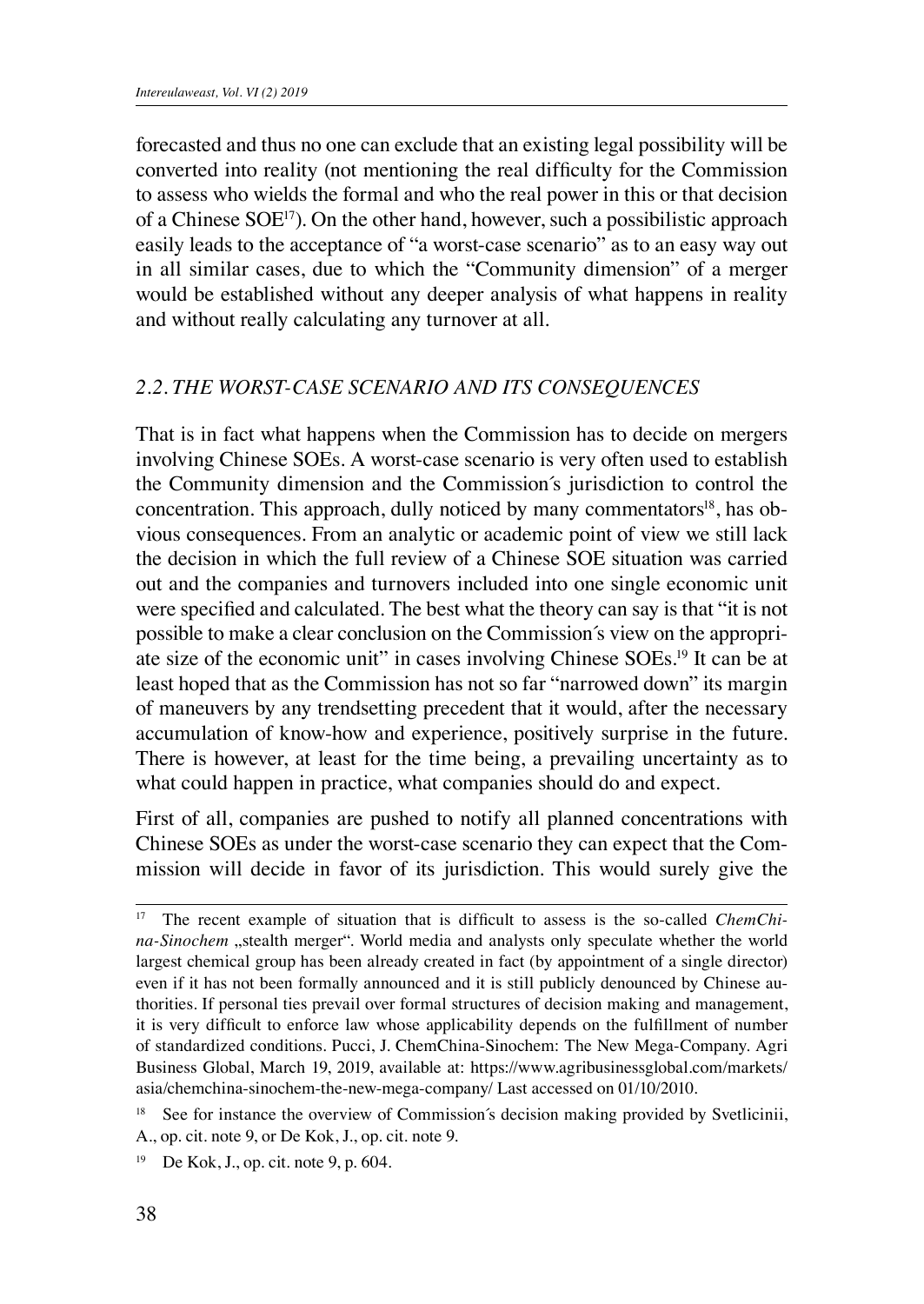Commission the tool to control more closely the Chinese penetration of the EU market, but would also, at the same time, require the allocation of certain Commission´s resources to issuance of decisions that would only state an evident harmlessness of many notified concentrations as to their impact on the EU Single Market competition. Secondly, the worst-case scenario assumption could be used as an argument during the assessment of intra-EU mergers. If there is now a political interest to support creation of European industrial champions, the mere fact that Chinese SOEs are always "big enough" on the world and EU markets and that there is the possibility that they would all follow an expansive strategy centrally orchestrated by Chinese authorities, could hardly not to be stressed by their European competitors in order to secure the Commission´s clearance of their own proposed mergers. If the current proposals of the EUMR amendments call for a.o. taking more into account the long-term outlook<sup>20</sup>, one can always argue that there is a huge Chinese single economic unit if not yet present in the EU, then surely at the horizon, and in a long-term perspective it poses a strong competitive pressure on all its EU-based rivals.

The most important and puzzling is however the third consequence. If there is a huge single economic unit encompassing several, many or (at least in theory) all Chinese SOEs then the EU competition law has no application to the internal relations and transformations inside such a unit. Who cannot compete independently is not considered a separate undertaking and, therefore, is not supposed to rival with other entities that makes part of the same economic unit because they are all subjected to the same supervision and guidance. This is the obvious consequence of the EU competition law definitions of undertaking and single economic unit on one hand, and of the embracing of several or many of Chinese SOEs as dependent entities into one and the same single economic unit on the other.

The Commission thus would not have jurisdiction if two or more Chinese SOEs, parts of the same single economic unit, decide to combine, and would not have even the power to control the same moves by their EU-based subsidiaries and branches (as they would, due to a centralized control, belong to the same single economic unit). Such assumption sounds a bit like a doomsday one, as the Commission would have not tool to prevent the dominance of Chinese SEOs merged between themselves on the EU/EEA markets. This is however the inevitable follow-up of the worst-case scenario that is routinely applied by the Commission to the assessment of Chinese SOEs status and

<sup>20</sup> Modernising EU Competition Policy, a manifesto issued by Bundesministerium fur Wirtschaft und Energie (GER), Ministere de l´économie et finance (FRA), Ministerstwo Przedsiebiordzosci i Technologii (POL), July 4, 201, available at : https://www.bmwi.de/Redaktion/ DE/Downloads/M-O/modernising-eu-competition-policy.pdf?\_\_blob=publicationFile&v=4 Last accessed on 01/10/2010.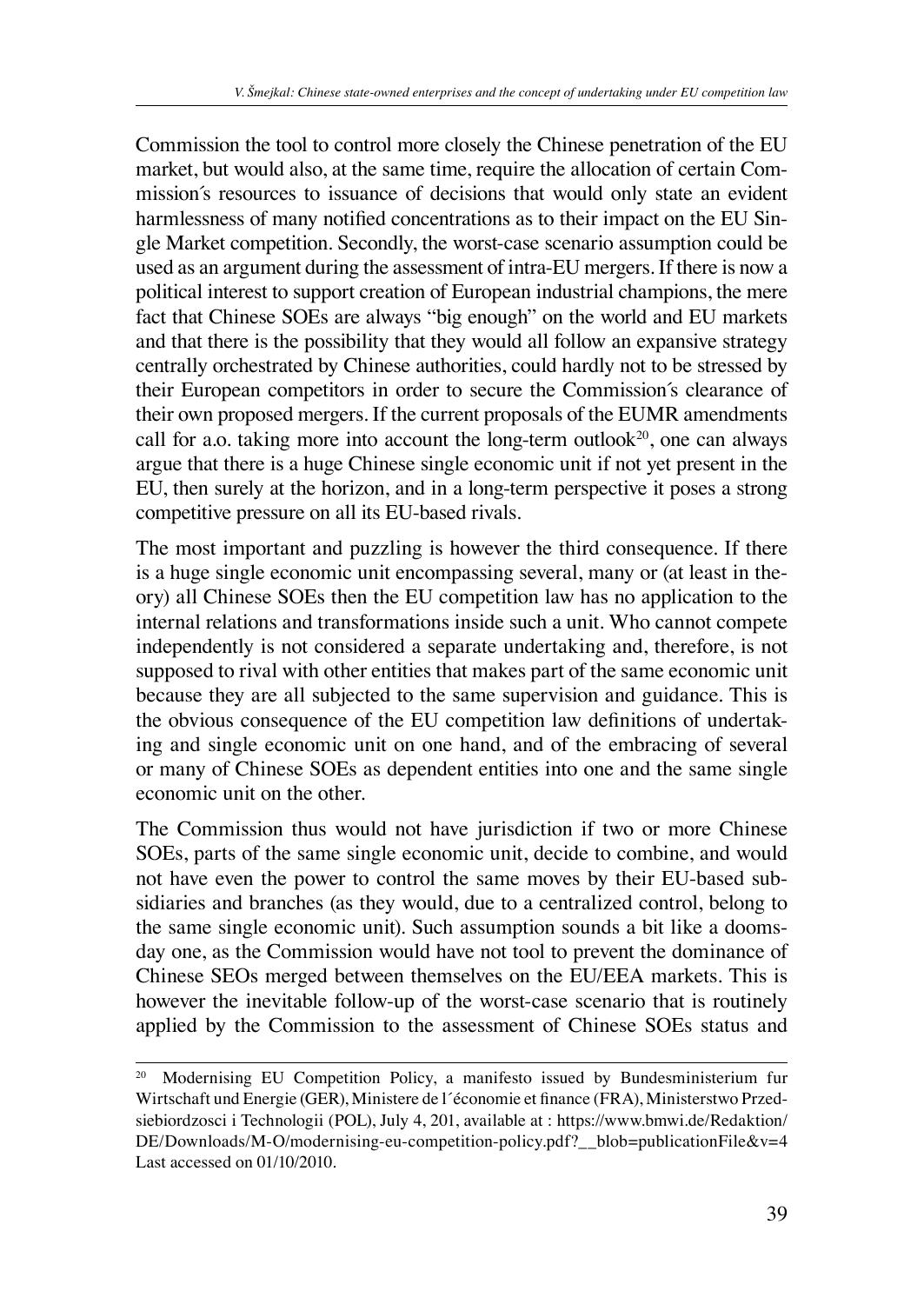can hardly be rejected if the same single economic unit does not acquire an EU-based company but merely changes its internal structure. It is therefore comforting that the Commission´s case-by-case approach leaves so far opened the door for a detailed assessment in cases when a summary decision under the worst-case scenario would lead to an outcome openly detrimental to fair and undistorted competition.

### **3. CHINESE SOES AND EU MERGER RULES – THE ISSUE OF "APPRAISAL OF CONCENTRATIONS"**

Establishment of EU jurisdiction over a concentration is only the first step that does not predict in any way that such a concentration would significantly impede competition on the EU Single Market. In the last decade, 2009-2019, the Commission controlled more than 3000 concentrations and stopped only 9 of them21. Large companies could also have merged if the affected EU markets remained open and competitive which sometimes had to be achieved though imposed commitments that alleviated Commission´s concerns.

## *3.1. NO PROHIBITIONS ON COMPETITION GROUND*

No concentration involving Chinese SOEs has been prohibited by a Commission´s decision up to now, even the aforementioned EDF/CGN/NNB Group of companies merger was cleared without hindrance because the Commission concluded that "competition in the wholesale supply of electricity in the UK will not be hindered by the transaction given the moderate share of EDF, the very limited market shares of CGN in this market and the presence of other competitions."22

In one case in 2017, when a giant Chinese SOE ChemChina acquired Syngenta, a Swiss-based leading pesticide supplier worldwide, the Commission imposed commitments in order to remedy on the competition concerns. ChemChina, considered by the Commission under the worst-case scenario, was regarded as one economic entity with other companies owned by the Chinese Central Government, still its purchase of Syngenta was found "compatible with the

<sup>&</sup>lt;sup>21</sup> See for details in: European Political Strategy Center (the European Commission in-house think tank): EU Industrial Policy after Siemens-Alstom. Finding a new balance between openness and protection. Brussels, 2019

<sup>&</sup>lt;sup>22</sup> European Commission, Mergers: Commission clears partnership between EDF and CGN. Brussels Daily News 11/03/2016 available at: https://europa.eu/rapid/press-release\_MEX-16- 762\_en.htm Last accessed on 01/10/2010.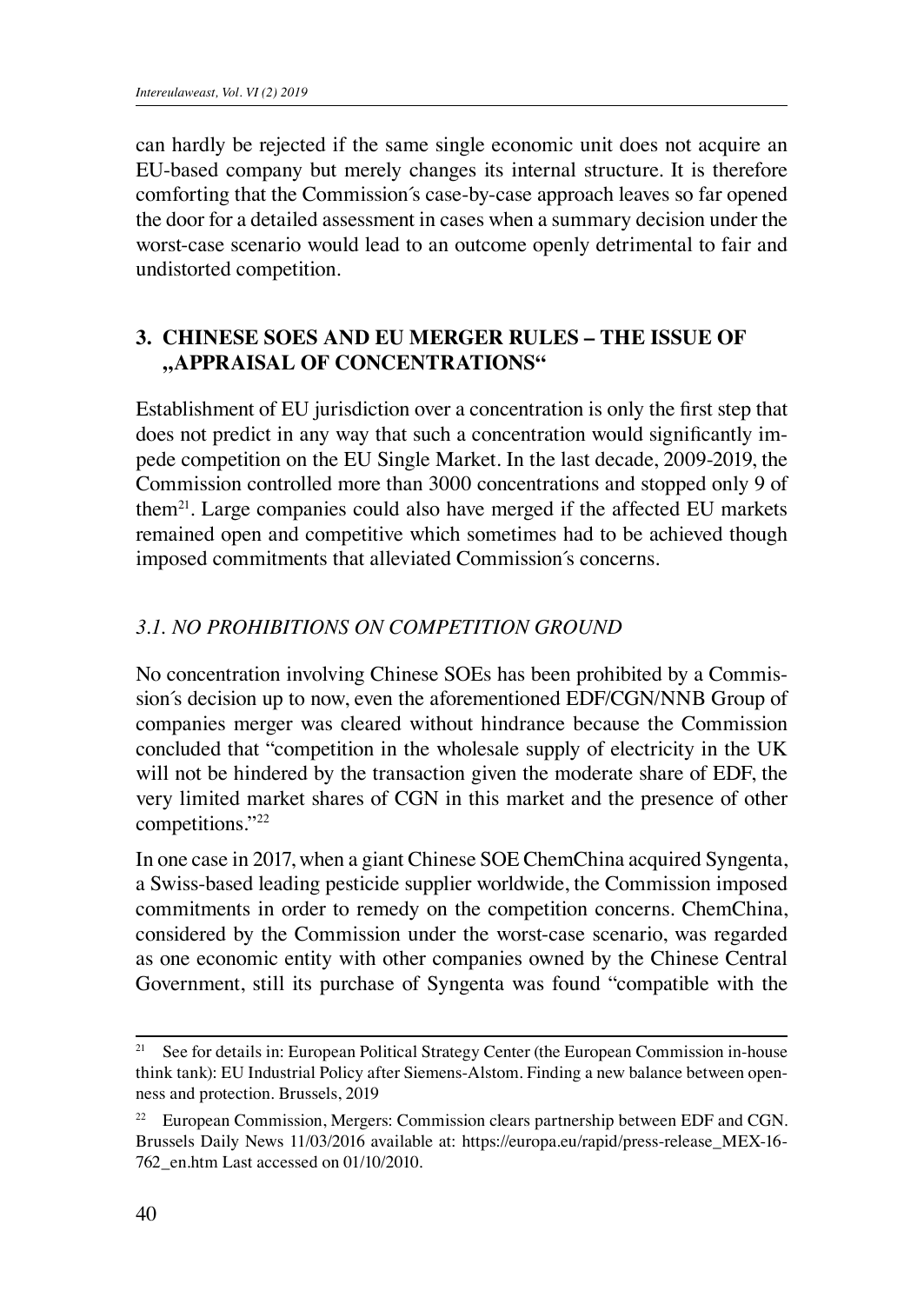internal market and the European Economic Area Agreement" on condition of divestiture of significant parts of its European pesticide and plant growth regulator business.23 On the other hand, number of other recent mergers involving Chinese companies in 2018-2019, where Commission established its jurisdiction, were declared compatible through a simplified procedure, i.e. quickly, without any remedies, and with the public version of the decision not longer than four brief paragraphs.<sup>24</sup>

Even though one could argue, that considering the aggregate turnover of all Chinese SOEs for the purpose of any merger affecting EU markets would lead not only to a positive conclusion concerning the jurisdiction issue but also regarding the potential of merged companies to impede competition, the opposite is true, at least for the time being. The explanation is obvious: under the EUMR the Commission is obliged to maintain and develop effective competition *within the EU/EEA market* (taking into account also the potential competition from undertakings located within or out of the EU/EEA) so that the competition *in the EU/EEA market* (or a substantial part of it) is not significantly impeded, namely by the creation or strengthening of a dominant position *on that market*. <sup>25</sup> As we are witnessing the very first wave of Chinese acquisitions in Europe, quite naturally, the EU/EEA market shares of Chinese companies before the concentration were insignificant if not non-existent and only when the acquired company was already large enough in the EU/EEA markets (like aforementioned Syngenta) the case could raise some concerns regarding the economic and financial power of the larger entity. As only a "lasting damage to competition" (i.e. to consumer welfare and EU Single Market functioning) and not to other interest or values should be averted by the EUMR application<sup>26</sup>, there is no ground for the Commission to intervene against these first entries of Chinese SOEs into European business.

<sup>&</sup>lt;sup>23</sup> Case M.7962 – Chemchina/Syngenta decision of 05/04/2017 and also Mergers: Commission clears ChemChina acquisition of Syngenta, subject to conditions, European Commission Press Release IP/17/882, Brussels 05/04/2017.

See for instance: Case M.8903 - BHAP/Gestamp China/ Manufacturing JV/ Sales JV of 12/06/2018; Case M.9075 – Continental/CITIC/JHTD/JV of 29/10/2018; Case M.9150 – China Reinsurance Group Corporation /Chaucer of 17/12/2019; Case M.9243 – KRK/China Resources/Genesis Care of 14/02/2019; Case M.9258 – ANTA Sports Products/Fountaininvest China Capital Partners GP3/Amer Sports of 19/02/2019; CaseM.9262 -Macquaire/China Investment Corporation/ Allianz/Dalmore/INPP/Gas Distribution Business of National Grid of 10/05/2019.

<sup>&</sup>lt;sup>25</sup> See Art 2 of EU Regulation 139/2004 on the control of concentrations between undertakings (EUMR).

<sup>&</sup>lt;sup>26</sup> Data shows that "the Commission has a good track record of applying EU Merger Regulation without having regards to political or other non-competition criteria". See Fountoukakos, K. and Puech-Baron, C., op. cit. note 9, p. 8.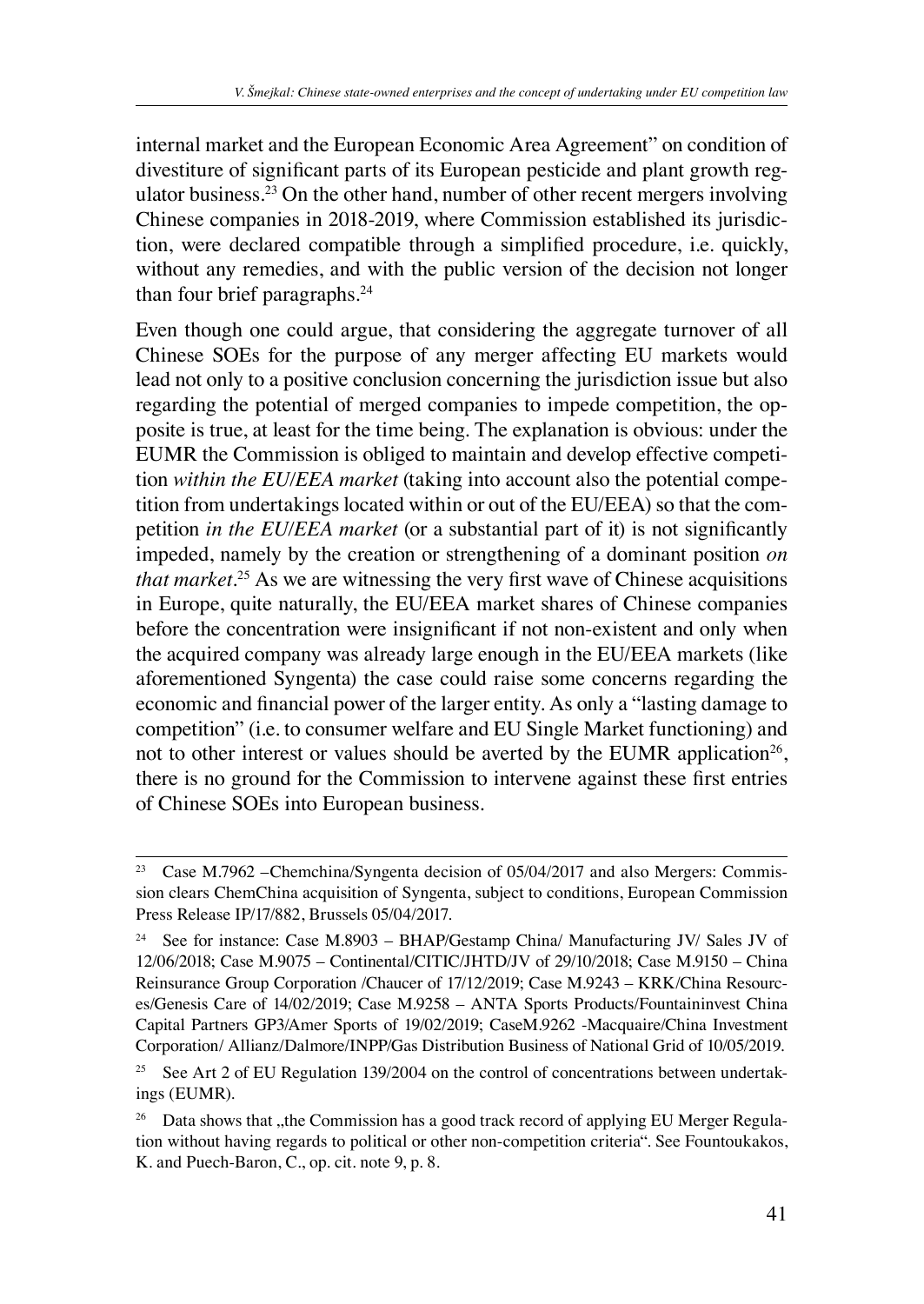Such a "lenient opening" may not last forever if we expect the Chinese economic expansion to continue and foresee future acquisitions by Chinese companies already established in Europe during the first wave of purchases. Then, referring to the conclusions made in the previous chapter, we may even witness a certain over-enforcement of competition law prohibitions as the aggregated market share of Chinese SOEs, their EU-based subsidiaries and branches, may become important on the affected relevant markets in the EU/EEA. Also the argument, that N. Petit calls "default assumption of a subjacent coordination scheme", may become of frequent use as with the increasing Chinese presence on European markets strategic accommodation between seemingly independent Chinese companies could not be ruled out due to influence of CCP over their management and foreign expansion.27 This would, of course, only apply to cases when such a well-established Chinese company takes over an independent EU-based undertaking and not necessarily to cases when companies under Chinese control would combine between themselves (as was already explained above). This is however a very uncertain prediction, whose probability may increase if current discussions about the EUMR reform lead to taking long-term risks into account when assessing the impact, notified of mergers.

### *3.2. MULTIPLE PROHIBITIONS ON STRATEGIC AND SECURITY GROUNDS*

However, there is already existing tool to restrict at least those Chinese acquisitions that pose a non-competition threats to European interests. The EUMR itself allows in its Art 21(4) for the protection of legitimate interests other than those taken into consideration by the provisions of this Regulation, such as public security, plurality of media, prudential rules or any other public interest dear to Member States (provided it is communicated to the Commission in order to ascertain its non-protectionist nature). Member States can thus themselves, alongside of deciding on their own about mergers that fall below the "Community dimension" thresholds, prevent the concentrations that the Commission would consider inoffensive for competition on the affected EU/EEA markets. And the statistics show that only in 2018 seven acquisitions by Chinese companies were blocked by EU Member States – mainly on national security grounds<sup>28</sup>. On top of that, the new EU Regulation 2019/452 of 19 March 2019 *establishing a framework for the screening of foreign direct investments* 

<sup>27</sup> Petit, N. op. cit. note 9., p. 14-15.

<sup>&</sup>lt;sup>28</sup> de Corre, P. On China's Expanding Influence in Europe and Eurasia. Testimony before the House of Representatives Foreign Affairs Committee. May 9, 2019, published by Carnegie Endowment for International Peace.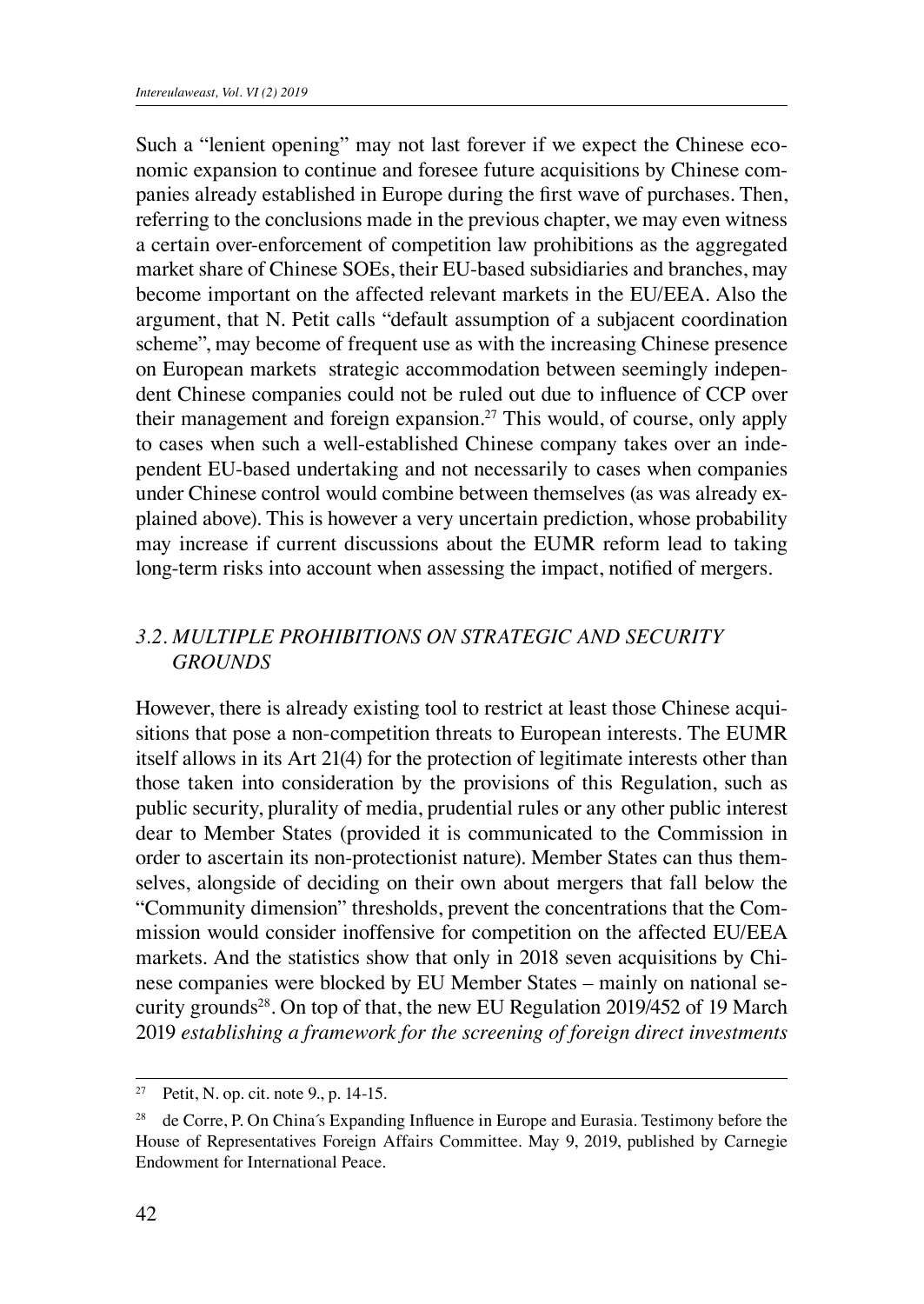*into the Union* invites all Member States to introduce control mechanisms on the grounds of security and public order, and to ensure Union-wide coordination and cooperation on the screening of foreign direct investments likely to affect security or public order $29$ .

It is therefore more likely that Chinese companies (SOEs and private ones alike) will be much more concerned by these Member States´ powers and mechanisms of FDI control than by the European Commission´s scrutiny under the EUMR. It is already expected (based on the nature of Chinese FDI in Europe in 2018) that as much as 92 % of the value of Chinese FDI will be subjected to the new screening mechanisms of EU Member States.30 This means that many deals can be cancelled not because of their presumed impact on competition, but rather on the other public interests (security and public policy) especially when directed to the wide range of sensitive sectors.<sup>31</sup> Needless to stress that, at least *de iure*, the application of the new Regulation should be without prejudice to the application of the EUMR, including of its aforementioned Art  $21(4)$ .<sup>32</sup> The competition scrutiny thus should stay independent visa-vis the protection of other interests and the Commission will keep its unique position of guardian regarding the impact of concentrations with a "Community dimension" on competition in the EU/EEA markets. Instead of speculating about possible future effects of the very new FDI screening Regulation, it would be therefore more useful return to the EUMR and its capacity to cope with the challenges posed by Chinese SOEs.

#### **4. PENDING QUESTIONS, POSSIBLE ANSWERS**

The consequences of the fact that the European Commission would consider several or all Chinese SOEs as belonging to one single economic unit are not

<sup>&</sup>lt;sup>29</sup> See Recital 7 of EU Regulation 2019/452.

<sup>30</sup> de Corre. P. op. cit. note 28.

<sup>&</sup>lt;sup>31</sup> The Regulation 2019/452 stresses in its Art 4 inter alia the following sectors: (a) critical infrastructure, whether physical or virtual, including energy, transport, water, health, communications, media, data processing or storage, aerospace, defence, electoral or financial infrastructure, and sensitive facilities, as well as land and real estate crucial for the use of such infrastructure; (b) critical technologies and dual use items as defined in point 1 of Article 2 of Council Regulation (EC) No 428/2009 (15), including artificial intelligence, robotics, semiconductors, cybersecurity, aerospace, defence, energy storage, quantum and nuclear technologies as well as nanotechnologies and biotechnologies; (c) supply of critical inputs, including energy or raw materials, as well as food security; (d) access to sensitive information, including personal data, or the ability to control such information; or (e) the freedom and pluralism of the media.

<sup>&</sup>lt;sup>32</sup> See in para 36 of EU Regulation 2019/452.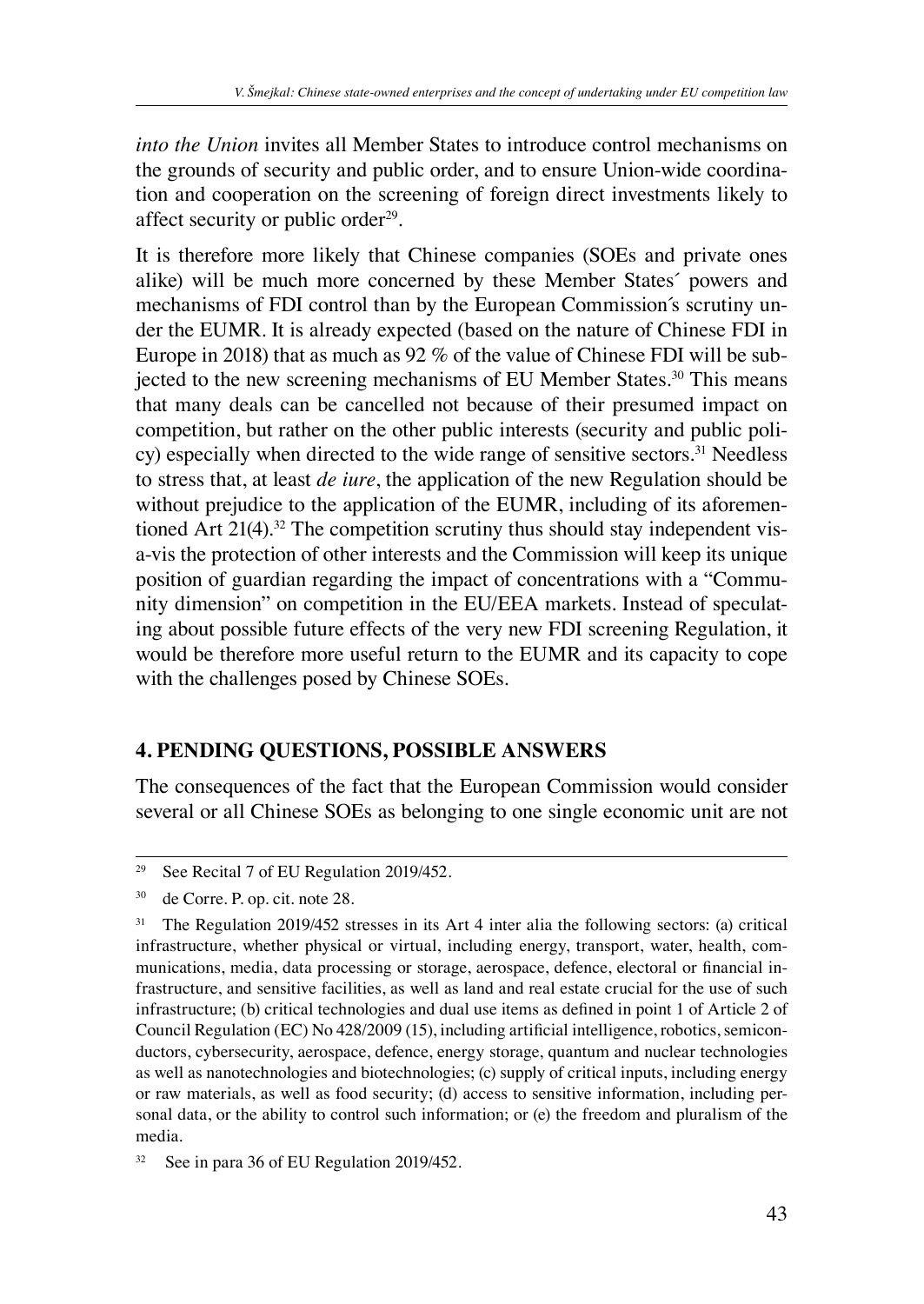exhausted by the doctrinal and legal impossibility to review mergers between them or between their subsidiaries and branches in the EU. For the same reason, consisting in the existence of one single economic unit, it is also prevented to apply Art 101 TFEU, prohibiting cartel agreements, to mutual relationships between them. Two or more entities subjected to the same strategic control are not supposed to compete one with another as if they were really independent undertakings. The EU competition law application may thus be blocked in more than one area if the dependence of Chinese SOEs on Chinese authorities made them parts of one and that same undertaking. Only the Art 102, prohibiting the abuse of dominant position (but not the dominant position itself) would remain at hand when the EU Competition law would spot a danger coming from Chinese SOEs behavior, however, not from their dominance as such, on the EU/EEA market.

One may say that the EU competition law finds itself caught between Scylla and Charybdis. If it maintains its current definition of undertaking / single economic unit and its current approach to the assessment of Chinese SOEs dependence on Chinese State authorities, it would remain powerless face to face with an increasing market dominance of entities that thanks to their belonging to the same economic unit can combine between themselves without any competition law backstops. If it decides not to wait for this really "worst case scenario" to materialize, it would have to abandon either its current definition of undertaking / single economic unit, or to apply it differently to entities coming from State controlled non-market societies, facing thus risk of being accused of double standards and of protectionism hidden behind complicated legal constructs.

#### *4.1. TO SPLIT THE CONCEPT OF UNDERTAKING FOR EX-ANTE AND EX-POST ASSESSMENTS*

As the first possibility, consisting in passive assistance to destruction of Single Market competitive environment is out of question – at least for being in direct contradiction with the EU Treaties goals and values – we have to consider the second option. How the concept of undertaking / single economic unit can be re-interpreted in order to handle the substantive differences represented by Chinese SOEs? The key argument here would be that EU competition rules should not be deprived of their practical effect (meaning that they must maintain the capacity to really protect the competitive structure of the EU/EEA markets). It is supported by the above cited provisions of the Treaties as well as by the case law of the EU Court of Justice (CJEU). This Court even admits, that in order to maintain the *effet utile* of competition rules, the concept of an economic unit in one area (of State aid in the case C-480/09 P from 2010)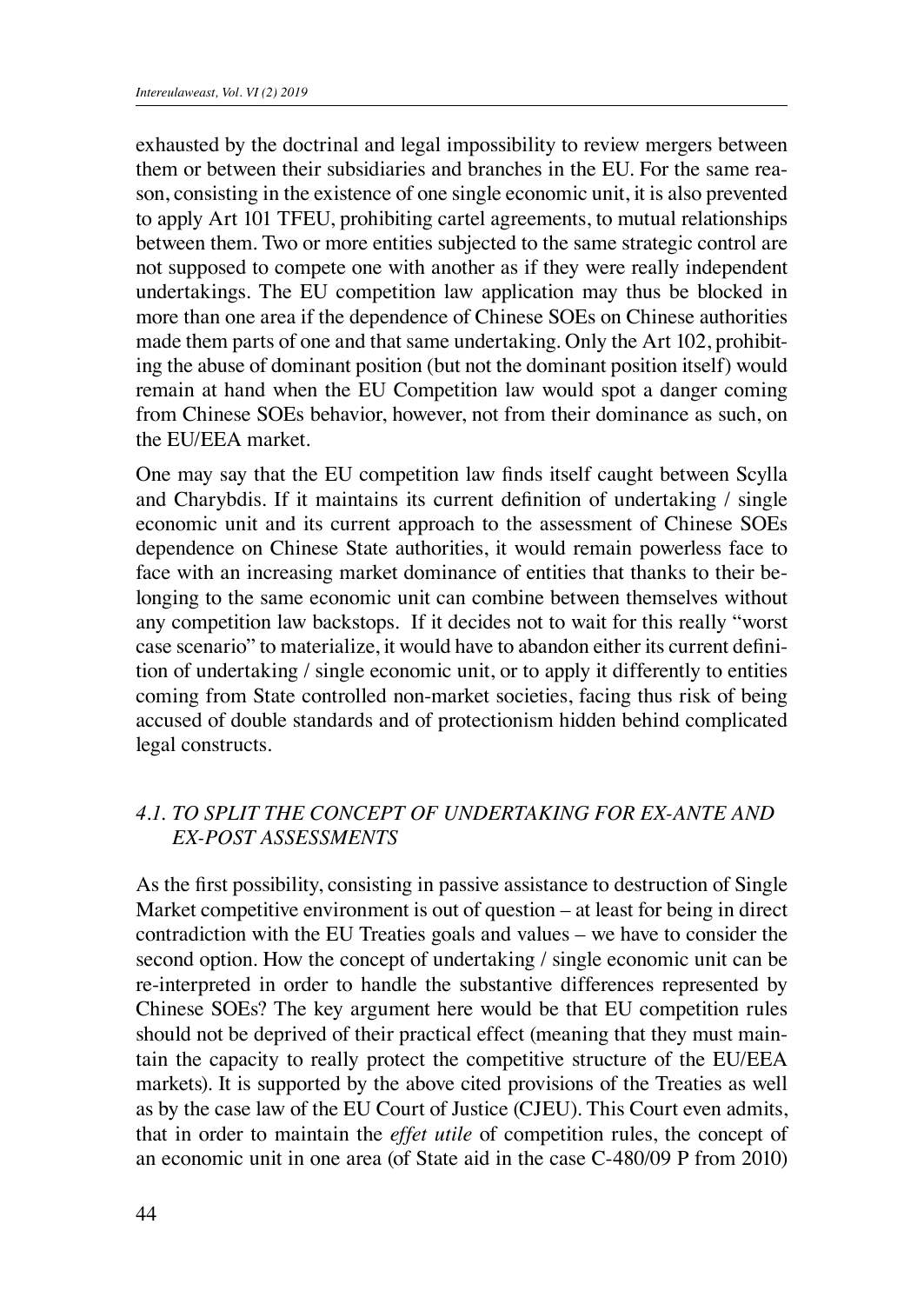"can differ from that applicable in other areas of competition law" i.e. in the field of restrictive practices and concentrations.<sup>33</sup> It has been thus laid down that the interpretation of single economic unit concept does not need to be always uniform and identical, if the insistence on its unity and sameness would compromise the achievement of open and undistorted competition on the EU Single Market.

Although there is so far no CJEU decision separating the meaning of single economic unit in the restrictive practices area from the one in concentrations, it is at least not excluded that for the sake of "not depriving the EU rules of competition of their practical effect", such a split may be recognized one day. Concentrations by nature and by procedure are closer to State aids than to restrictive practices. Both concentrations and State aids are controlled *ex-ante*, the plausible future has to be predicted in order to tell whether there is any danger for competition. Contrary to the restrictive practices that are investigated *ex-post* when the offense was committed and the evidence of past behavior has to be collected, in the areas of concentrations and State aids the Commission has to work with the most probable models and scenarios. Under them a mere possibility of a State authority to direct company behavior should be sufficient to conclude that the company concerned may not have the necessary independence of decision. On the other hand, when looking back, it should be possible to tell, without resorting to a mere possibility argument, whether the restrictive practice was really coordinated from one center or rather agreed between subsidiaries within their operational autonomy. This would allow applying Art 101 TFEU to (maybe) majority of cartel agreements and concerted practices between different Chinese SOEs and their EU-based daughter companies and branches.34

## *4.2. TO DIFFERENTIATE PRIVATE UNDERTAKINGS FROM SOES IN EX-POST ASSESSMENTS*

The more demanding evidential requirements concerning the existence of single economic unit in case of cartel practices would not be without side effects.

<sup>33</sup> CJEU Case C-480/09 P AceaElectrabel Produzione SpA v European Commission [2010], paras 62-67.

<sup>&</sup>lt;sup>34</sup> This solution was proposed a.o. by Petit, N. op. cit. note 9, p. 15: "In ex-ante merger review, more drastic legal doctrines that minimize the risk of non-notification may be required because it is impractical to unwind industry concentration ex-post. Moreover, in EU merger control law, it is indisputable that firms that are otherwise independent can be deemed to belong to a "group" of firms for jurisdictional and substantive purposes, upon the showing of direct or indirect links between them."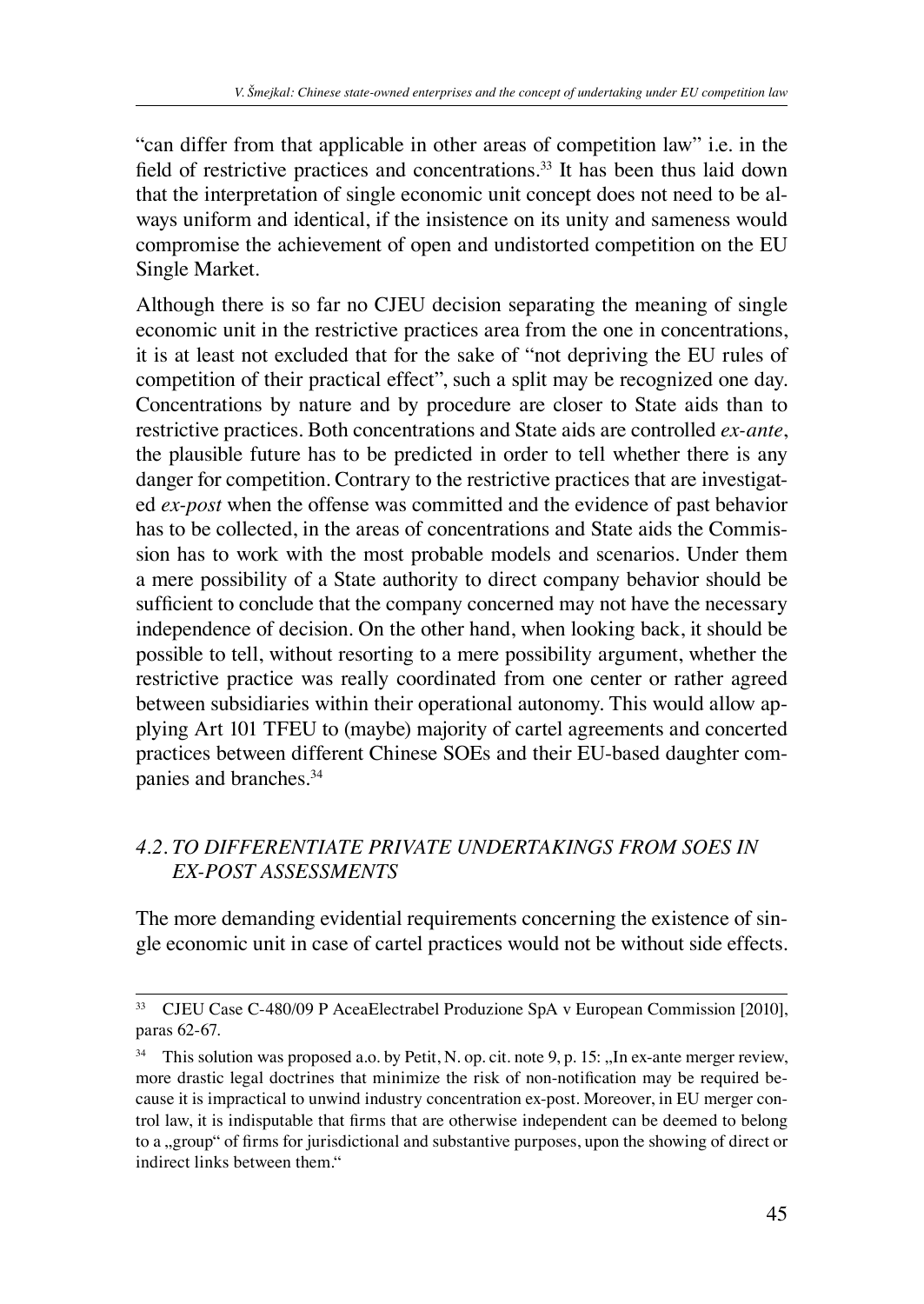On one hand, more agreements between loosely linked companies may be caught by Art 101 TFEU which can hardly be welcomed by EU industrial groups. On the other hand, the "parental liability doctrine" that gives to the Commission the possibility to keep parent companies responsible jointly with their subsidiaries – direct participants to anti-competitive practices, may become more difficult to apply. Therefore, it is more than likely that neither the regulator not the regulated subjects would be satisfied with that solution. As the way out it could be envisaged to combine this proposal with another one. J. Briguet in his article from 201835 argued that if the principle of competitive neutrality is to be maintained, public ownership should not have the advantage of being *de facto* excluded from major part of competition scrutiny – due to the possibility that many or all State-controlled companies may belong to the same economic unit – while typical private-owned companies (or their groups as single economic units) would always be exposed to competition law checks and sanctions for their potentially restrictive practices.

The proposed differentiation could mean a mere pushing forward of an already existing difference between tests applied by the Commission. In case of private corporate groups, the Commission applies a rebuttable presumption that 100 % (or overwhelming majority) ownership implicates the exercise of actual influence. Then it is up to the companies concerned to refute such a presumption<sup>36</sup>. In case of SOEs, as was demonstrated above on the example of Commission´s reasoning in the EDF/CGN/NNB case, an analysis of channels of potential influence on decision making is carried out by the Commission itself in order to conclude whether dependence in decision making is possible. To split the two situations even more the question posed to SOEs would have to rephrased: Whether a State in its capacity of an owner entitled to take strategic decisions (which is enough to involve it in an assessment carried out *ex-ante*) really participated in the restructuration operation or the cartel scheme under an *ex-post* investigation? In a bit more radical version this approach would mean that relations as well as concentrations between companies owned by the same State will be refused the quasi-automatic advantage of being qualified as *internal developments* inside the same economic unit.

Several other arguments could be raised in support of such solutions. Private undertakings in a parental position always share the main intention of their subsidiaries as the profit-searching goal belongs to the very definition of en-

<sup>35</sup> Briguet, J. op. cit. note 9, p. 855-856.

<sup>&</sup>lt;sup>36</sup> For a thorough explanation of the "single economic entity" doctrine and the "test of control" see in Whish, R., Bailey, D., Competition Law, 9th edition. Oxford University Press 2018, pp. 93-97.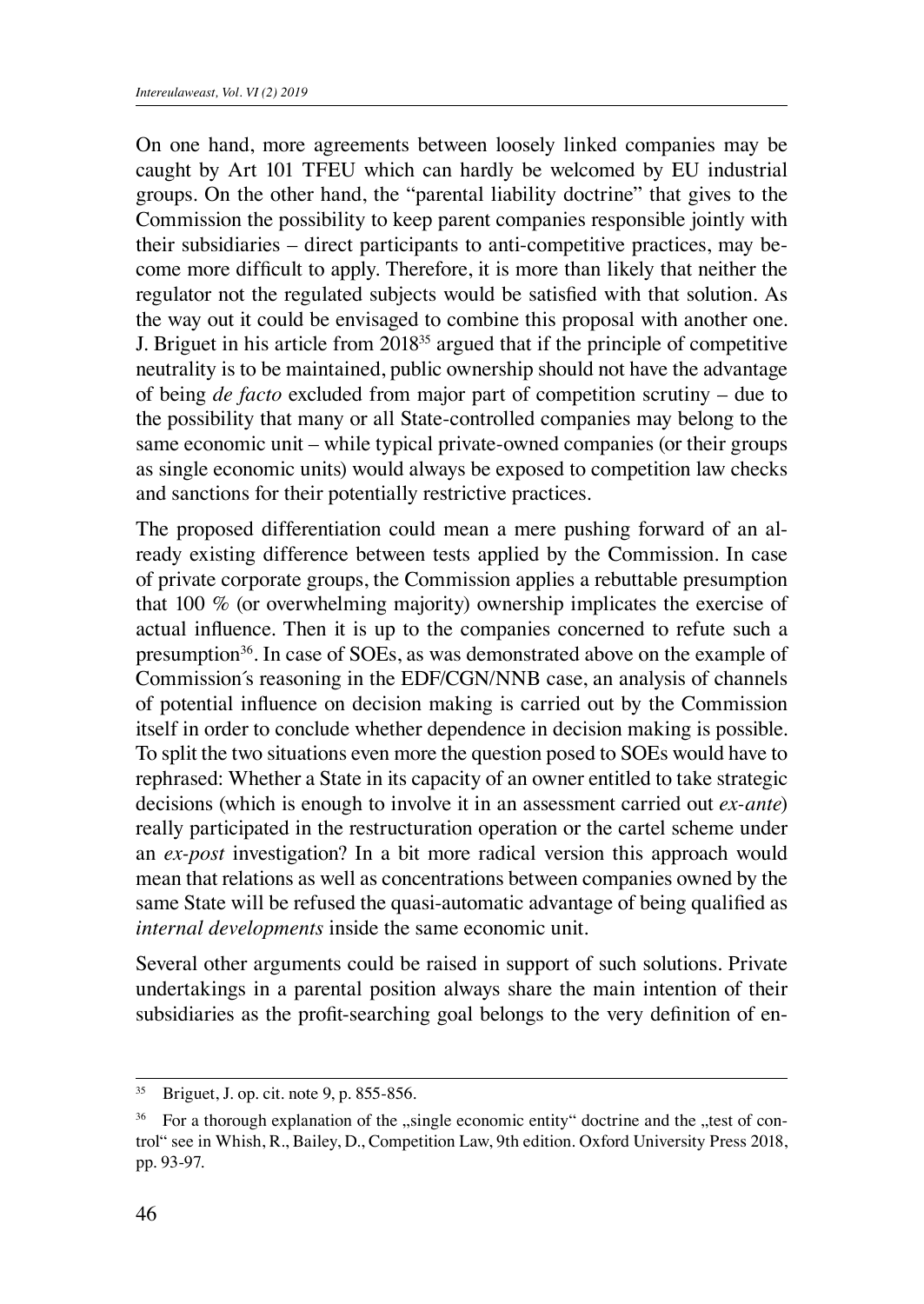trepreneurship37. Contrary to this community of interest typical for business structures and their activities, States are always multi-dimensional regarding the interests they pursue and may go after political, social, educational, cultural, as well as economic goals. It would be therefore justified to ask whether in a case at hand the State had not only the possibility but also a vested interest to take part in business decision making. From a more politicized point of view one may ask: why should be the State-owned economic units left free to dominate EU/EEA markets by internal coordination and combination between their parts without any hindrance from the competition law side? Moreover, if such an advantage was given to State-owned economic units, would not it push for a creeping re-nationalization in certain industries in order to shelter them against competition scrutiny and build unchecked the "global industrial champions"?

The shift in the EU competition law approach towards SOEs should thus combine the two aforementioned proposals: the definition of undertaking would require a different test in case of restrictive practices and internal reorganizations between SOEs belonging to the same State. The necessity to maintain practical effect of competition rules, i.e. the existence of open and undistorted competition and the unacceptability of allowing *de facto* evasion of SOEs from competition scrutiny should be as arguments strong enough as they reflect core values of EU competition law, even of the EU law as such<sup>38</sup>. They are therefore both equally valid as grounds for changes in competition law interpretation and practice.

The proposed solution presents double benefit, first of being consistent with the EU primary (competition) law, i.e. these "constitutional" values and provisions that are used by the CJEU to shape the interpretation of the EU secondary law (like the EUMR), and second of sparing the EU from the need to invent specific rules for companies coming from countries with different cultural backgrounds and political systems. It is quite evident that introducing extra rules for Chinese (or Russian) SOEs would only complicate business and trade relations with these countries whose markets are so attractive for EU companies and it would also be difficult to demand from them reciprocity in opening to foreign companies and in guaranteeing them the non-discriminatory treatment. That is why the proposed solution consisting in re-interpretation of the concept of

 $37$  . The capacity and willingness to develop, organize and manage a business venture along with any of its risks in order to make a profit." Read more: http://www.businessdictionary.com/ definition/entrepreneurship.html Last accessed on 01/10/2010.

<sup>&</sup>lt;sup>38</sup> See for instance Art 119 TFEU that stresses twice "the principle of an open market economy with free competition" but also several other provisions pointing to the same direction (Art 3(3) SEU, Protocol no 27…).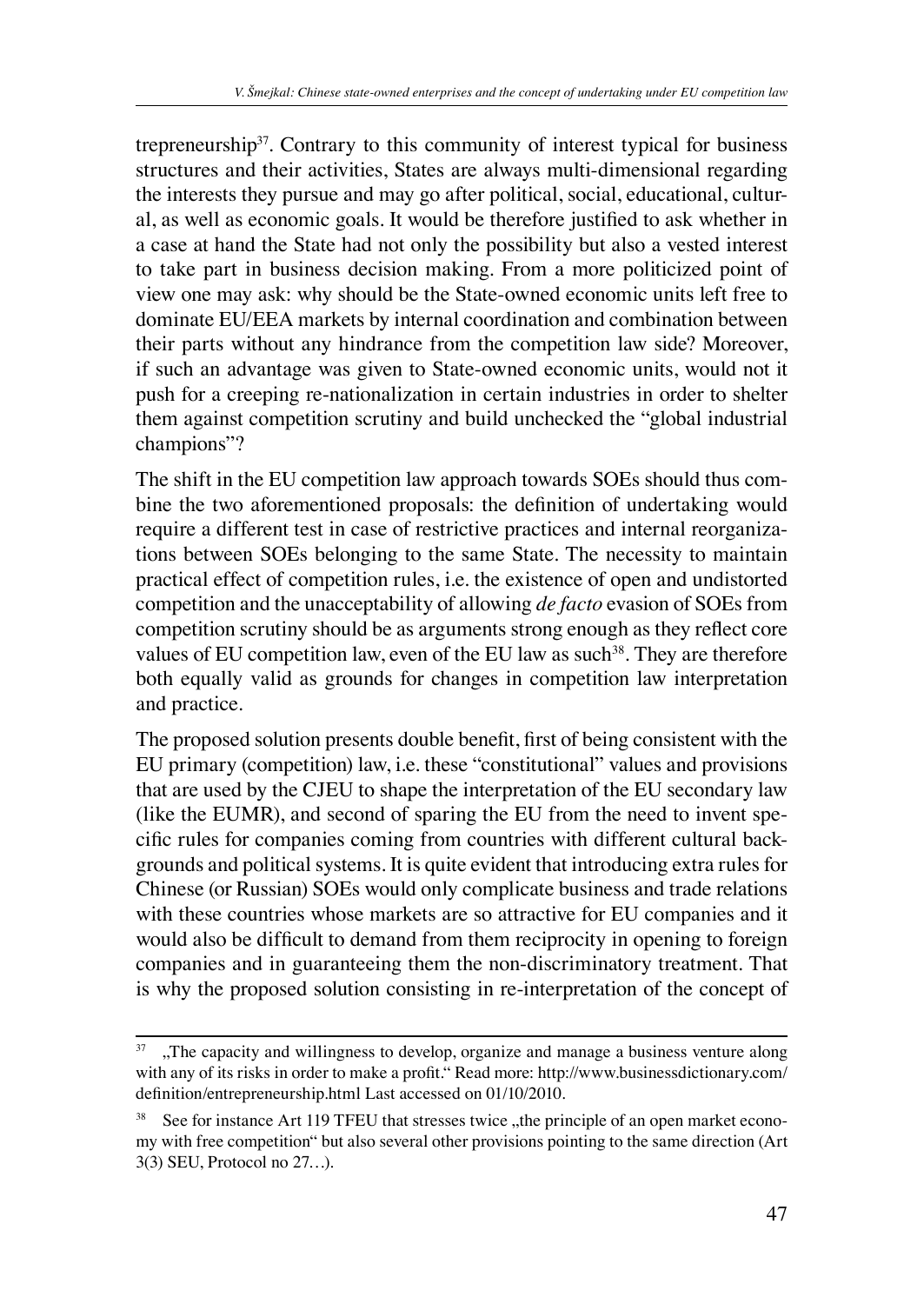undertaking / single economic unit by the Commission and ultimately by the CJEU seems to be the best one.

### **5. CONCLUSION**

Different corporate paradigm represented by Chinese SOEs definitely poses a challenge to EU competition law concepts and application practice, if the EU wants to maintain competitive structure of EU/EEA markets and at the same time its traditional unified and neutral approach to subjects regulated by competition law – undertakings. Although the current Commission´s scrutiny of cases involving Chinese SOEs is rather piecemeal and we still miss any trendsetting precedent, if it is – at least in theory - continued and settled, it could lead to abandon of any competition scrutiny of "internal" mergers, agreements or concerted practices, between SOEs under control of the same State authority (or the CCP in the case of China). This could bring about an excessive concentration of economic power in many sectors of European economy, i.e. to produce an outcome that would be in open contradiction with fundamental values of the EU competition law and the EU Treaties in general. It suffices to remind that already the original ordo-liberal credo behind European competition rules stressed the fundamental incompatibility of the concentrated economic power not with efficiency but with freedom and social justice, the cherished European values.39

The present analysis dealt with two ways of a solution. The political one was covered only briefly as it consists in the control of foreign FDIs or concentrations involving foreign SOEs at the level of EU Member States under the angle of their strategic national and public interests. This way is different from pure competition law scrutiny but could alleviate the threat that SOEs supported by any non-EU great power become capable of influencing national policies and national security strategies in the EU. The main attention here was however paid to the existing EU competition law instruments and concepts and their capacity to cope with the Chinese SOEs expansion to European markets so that the open and undistorted competition is maintained on them.

There is almost a unanimous apprehension of authors working on this issue that the current EU concept of undertaking / single economic unit and the

<sup>&</sup>lt;sup>39</sup> Already in the early days of European integration, one of the spiritual fathers of German ortho-liberalism, Franz Böhm (1895-1977), warned that the concentrated economic power can be economically efficient, but if we are concerned about freedom and social justice, then we must keep the competition system free of concentrated economic power. See in Crane, D. A., Hovenkamp, H. (Eds.) The Making of Competition Policy: Legal and Economic Sources. Oxford University Press 2013, pp. 264-266.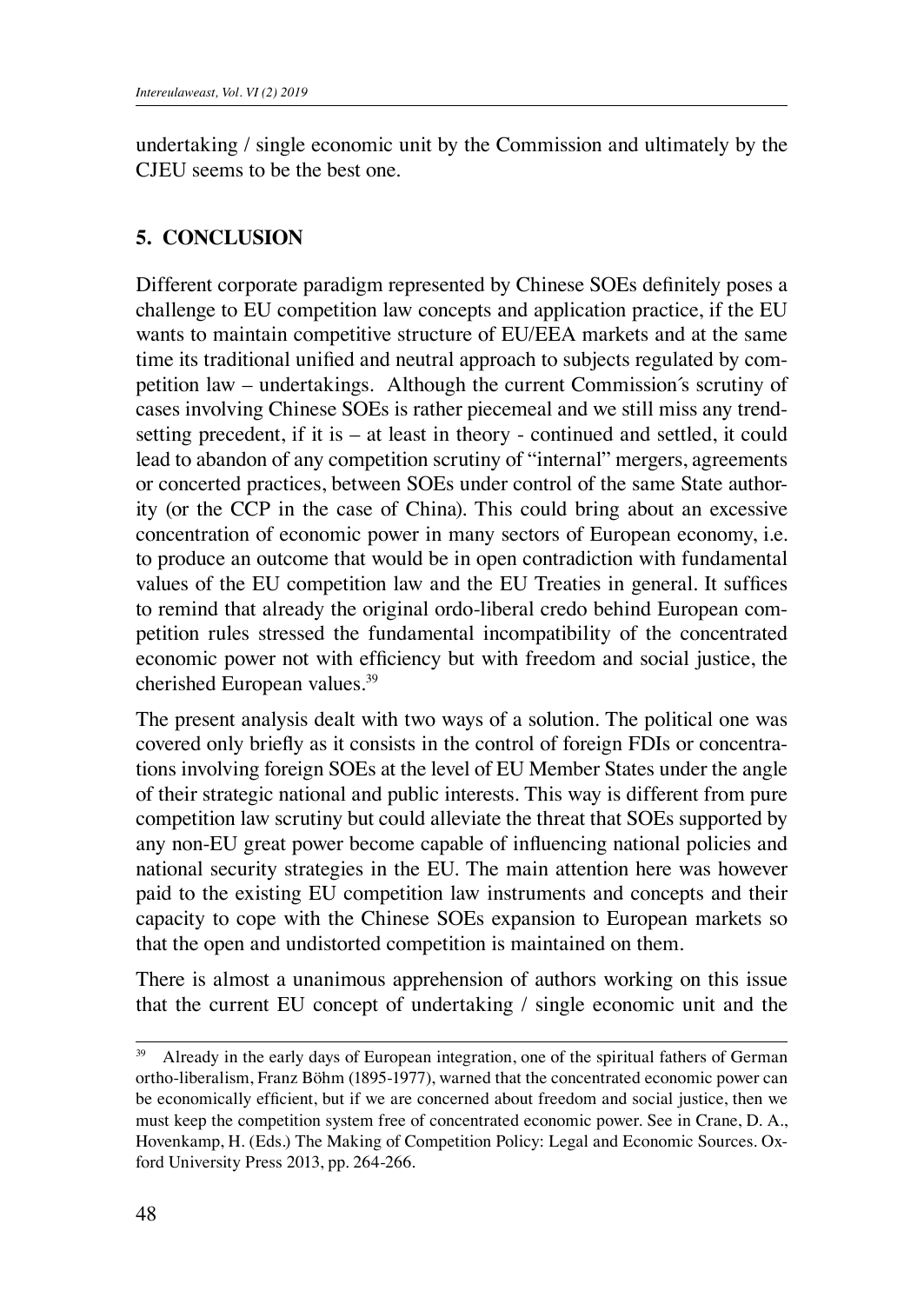standards of its application do not fit into the reality of State-controlled economies and their State-supported and directed companies. The core of the problem consists in the fact that under the existing EU competition law approach the *possibility of dependence in strategic decision-making* deprives the entity of the undertaking status and makes it a part of an economic unit. And if the central controller-decision maker is the State (or the Party behind and above that State) then all SOEs should belong to the same economic unit. This makes them "big enough" to be controlled by the European Commission when they want to acquire any business in Europe but also make their competition law scrutiny impossible if they just combine between themselves (including subsidiaries and branches under their control). Commission thus may have jurisdiction to assess many or even all entries of Chinese SOES to EU/EEA markets but then would not have power to intervene against agreements and mergers between them.

To solve that puzzle the EU competition law, it means the Commission and the CJEU, should, opt for different interpretation of the concept of undertaking / single economic unit for the purposes of SOEs ex-ante merger scrutiny on one hand, and their internal practices<sup>'</sup> ex-post investigation and sanctioning on the other. This would require assessing differently the existence of undertaking / of single economic unit in cases of private-owned and State-owned companies, namely by introducing the necessity to prove the vested interest of the State behind the combination involving SOEs belonging to its owner portfolio in order to conclude that the combination concerned was an internal affair of a single economic unit. Thanks to that the State-ownership would not enjoy the partial immunity from competition law scrutiny and the competition law would not lose its effectiveness in protecting open and undistorted competition against excesses of concentrated market power.

#### **LITERATURE**

- 1. Briguet, J., The State ´s Invisible Hand: Chines SOEs Facing EU Antitrust Law. Journal of World Trade, 52 No. 5/2018.
- 2. Crane, D. A., Hovenkamp, H. (Eds.) The Making of Competition Policy: Legal and Economic Sources. Oxford University Press 2013
- 3. de Corre, P. On China´s Expanding Influence in Europe and Eurasia. Testimony before the House of Representatives Foreign Affairs Committee. May 9, 2019, published by Carnegie Endowment for International Peace.
- 4. De Kok, J., Chinese SOEs under EU Competition Law. World Competition 40, No. 4/2017.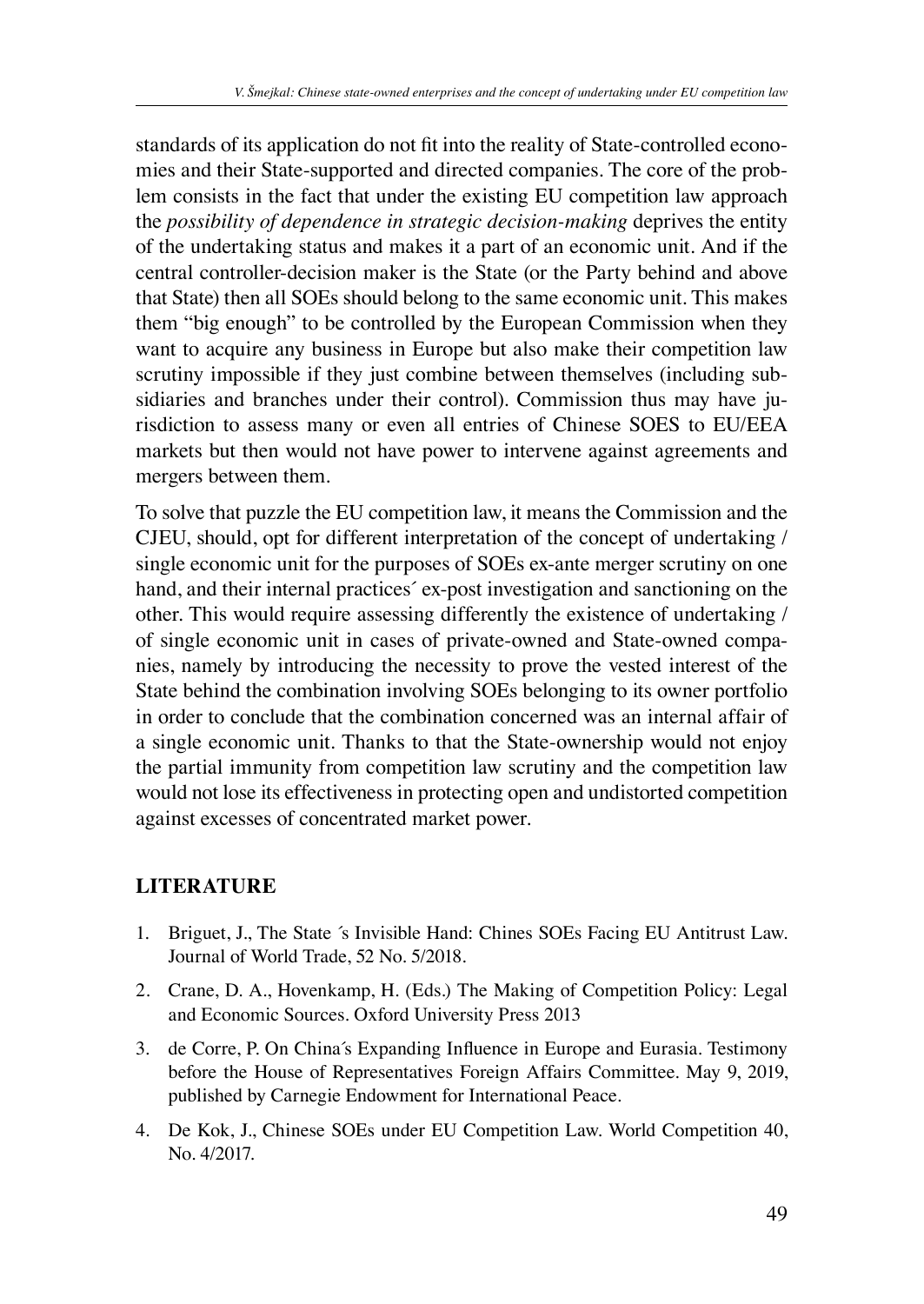- 5. Devonshire-Ellis, C., While the EU Frets about Chinese Investment in Infrastructure, the US Quietly Rearms it. Silk Road Briefing, March 14, 2019, available from: https://www.silkroadbriefing.com/news/2019/03/14/eu-frets-chinese-investment-infrastructure-united-states-quietly-rearms/
- 6. Fountoukakos, K., Puech-Baron, C. China/EU: The gradual evolution of the EU Commission´s merger control decisional practice towards SOEs amidst an increasingly protectionist world. Concurrences - Revue des droits de la concurrence. International*.* n. 4/2017.
- 7. García-Herrero, A., Jianwei X., How to handle state-owned enterprises in EU-China investment talks. Bruegel Policy Contribution Issue n. 18, June 2017. −DOI: https://doi.org/10.2139/ssrn.3160514
- 8. James, T. A., Morse, H. M., Regulatory Hurdles facing Mergers with Chinese State-Owned Enterprises in the United States and the European Union. China Antitrust Journal, vol. 1 Issue 1, Summer 2017
- 9. Lauer, S. European companies can´t compete against global giants. The Guardian, May 17, 2019.
- 10. O´Connor, S., SOE Megamergers Signal New Direction in China´s Economic Policy. US-China Economic and Security Review Commission, Staff Research Report, May 24, 2019.
- 11. Pelkmans, J., "China´s Socialist Market Economy": A systemic Trade Issue. Intereconomics n. 2018/5 ZBW-Leibniz Information Centre for Economics. −DOI: https://doi.org/10.1007/s10272-018-0764-1
- 12. Petit, N., Chinese State Capitalism and Western Antirust Policy. www.ssrn.com/ abstract´2798162 21/06/2016. −DOI: https://doi.org/10.2139/ssrn.2798162
- 13. Ploquin, J.-C., Chine, comment les Européens veulent en finir avec le jeu de dupes. La Croix, 26 Mars 2019.
- 14. Pucci, J. ChemChina-Sinochem: The New Mega-Company. *Agri Business Global*, March 19, 2019, available at: https://www.agribusinessglobal.com/markets/ asia/chemchina-sinochem-the-new-mega-company/
- 15. Svetlicinii, A., The Acquisition of the Chinese State-Owned Enterprises under the EU Merger Control Regime: Time for Reflection? Revue Lamy de la concurrence, N. 67 Décembre 2017;
- 16. Svetlicinii, A., The Acquisition of the Chinese State-Owned Enterprises under the National Merger Control of the EU Member States: Searching for a Coherent Approach. Market and Competition Law Review*,* Vol. II, No. 1. April 2018. −DOI: https://doi.org/10.7559/mclawreview.2018.334
- 17. Toplensky, R., Brunsden, J., EU competition chief urges higher defences against China threat. The Financial Times, January 16, 2019.